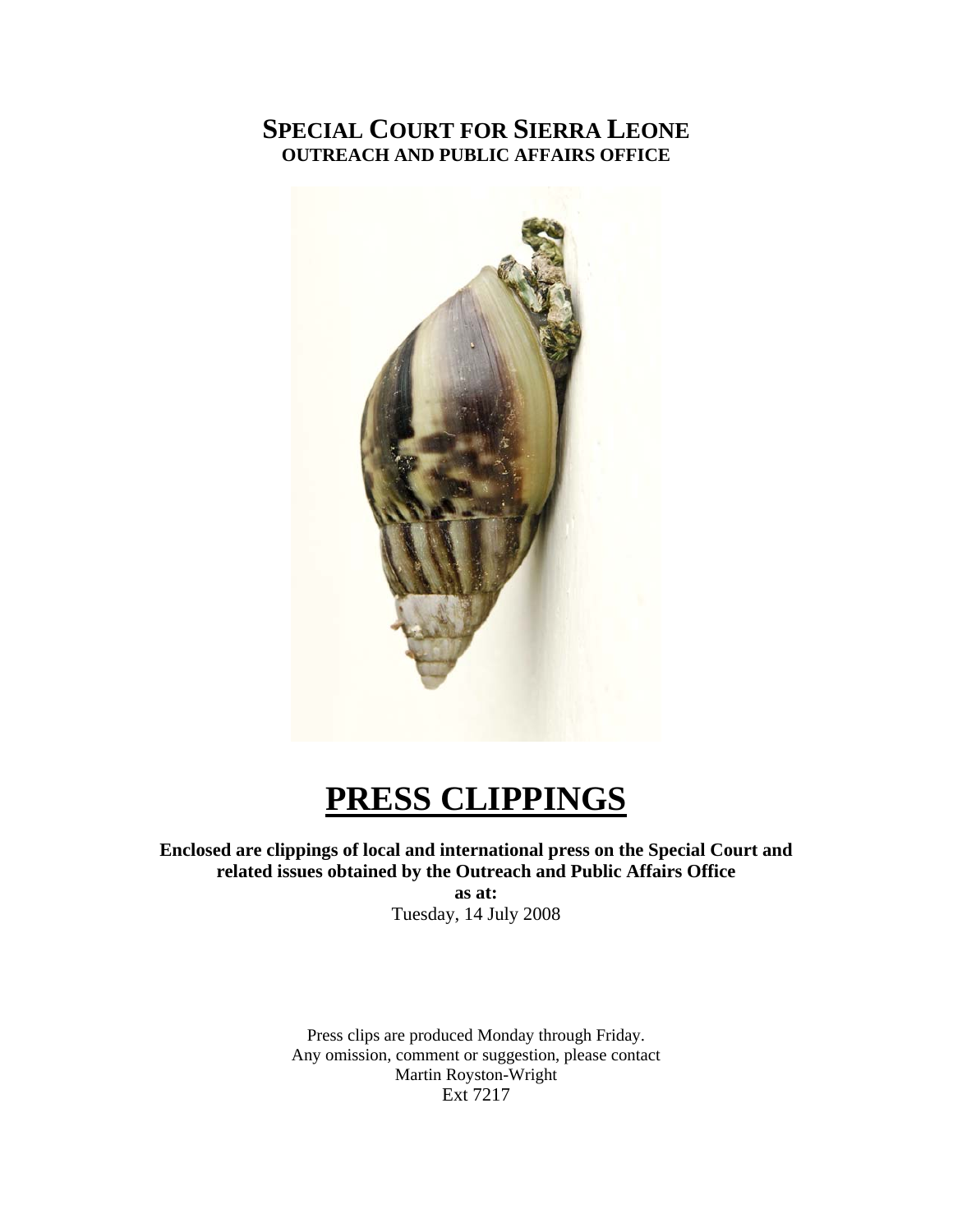| <b>Local News</b>                                                        |             |
|--------------------------------------------------------------------------|-------------|
| Human Rights Commission Trains Chiefs in Kenema / Awoko                  | Page 3      |
| <b>International News</b>                                                |             |
| Officials Find Cocaine-Filled Plane Ditched at Sierra Leone Airport / AP | Page 4      |
| Sierra Leone Seizes 700 kg of Cocaine at Airport / Reuters               | Page 5      |
| UNMIL Public Information Office Complete Media Summaries / UNMIL         | Pages 6-8   |
| Sudan Braces for ICC Charges' Impact / BBC                               | Pages 9-10  |
| Sudan President to Face Darfur Charges / The Wall Street Journal         | Pages 11-12 |
| Sudanese Protest War Crimes Case Against President / New York Times      | Pages 13-14 |
| Charges for Omar al-Bashir Would Be Justice / The Times                  | Pages 15-16 |
| Human Rights Activist Welcomes Possible Indictments / Voice of America   | Page 17     |
| Truth Commission: Healing or Bruising the Nation? / Daily Nation         | Pages 18-20 |
| New breed replaces old-school dogs of war / The National                 | Pages 21-22 |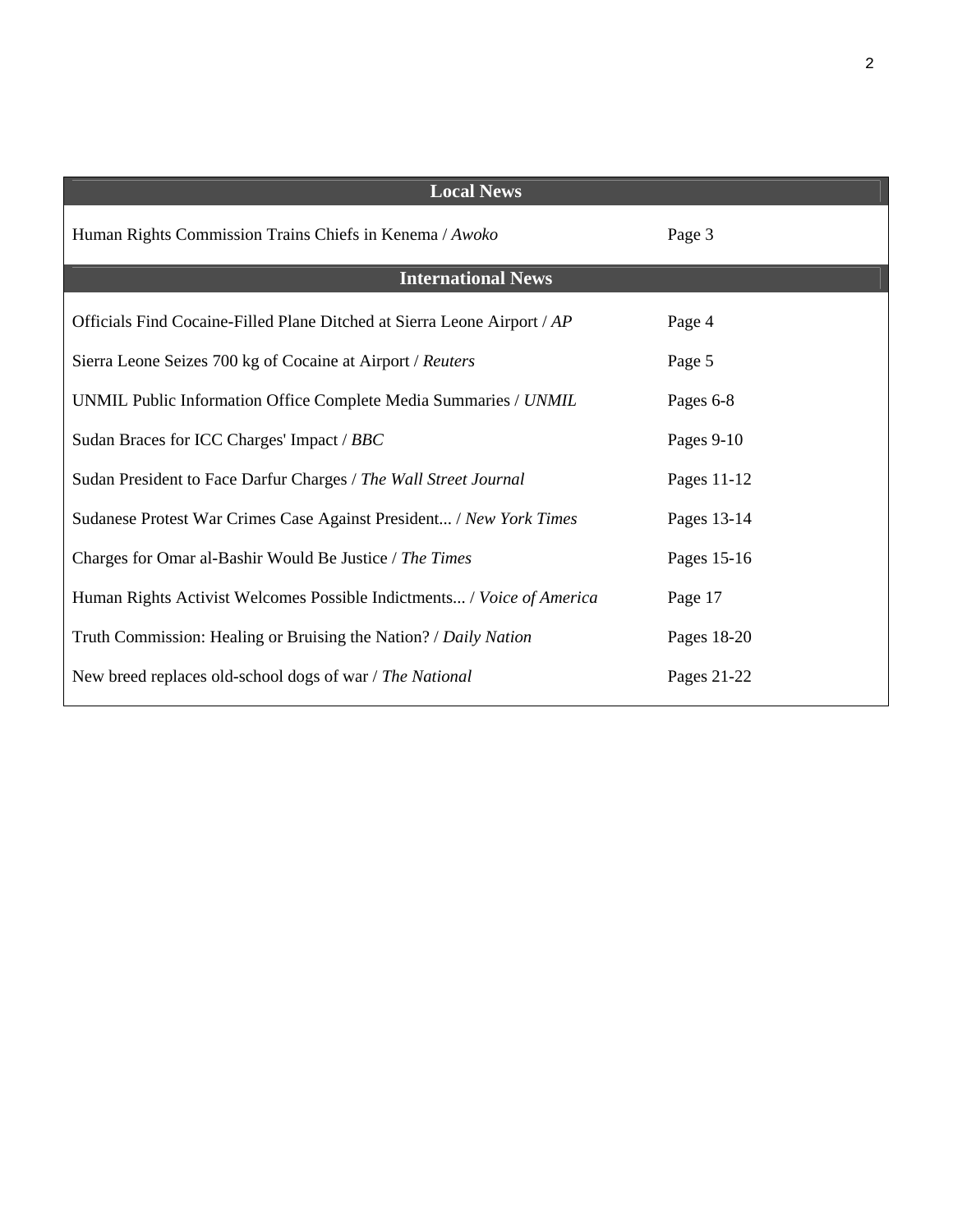Awoko Monday, 14 July 2008

# **Human Rights Commission Trains Chiefs** in Kenema

he HRCSL has organized a two training workshop for Paramount chiefs in the eastern region at the pastoral center in Kenema.

The training session according to Commissioner Yasmin Jusu Sheriff is to build the capacity of traditional leaders on human right issues. She maintained that the Human Rights Commission in Sierra Leone is funded by the United Nations Peace building Fund to help promote and protect the rights of individuals in post war Sierra Leone.

Commissioner Yasmin Jusu Sheriff added that the training will introduce the traditional leaders to some Human Rights approaches so that they too can work together in promoting Human Rights issues in their communities.

The Chairman of the session Madam Elizabeth Turay who is also the AIG East said series of Human Rights violation have been recorded and noted that such training will go a long way in addressing most of the violations.

She added that the training of the chiefs was necessary as many of the incidents of violation occur within their communities.

The Regional Human Rights Commissioner Joseph Conteh told the audience that chiefs are very much important in the fight to promote and protect Human Rights issues. Joseph Conteh emphasized that giving greater understanding to traditional leaders on Human Rights issues will build the foundation in ensuring that the rights of people are protected.

Mr. Conteh maintained that every right goes with a responsibility, and therefore called on all to protect the rights of others and take cognisance of their responsibilities as responsible citizens.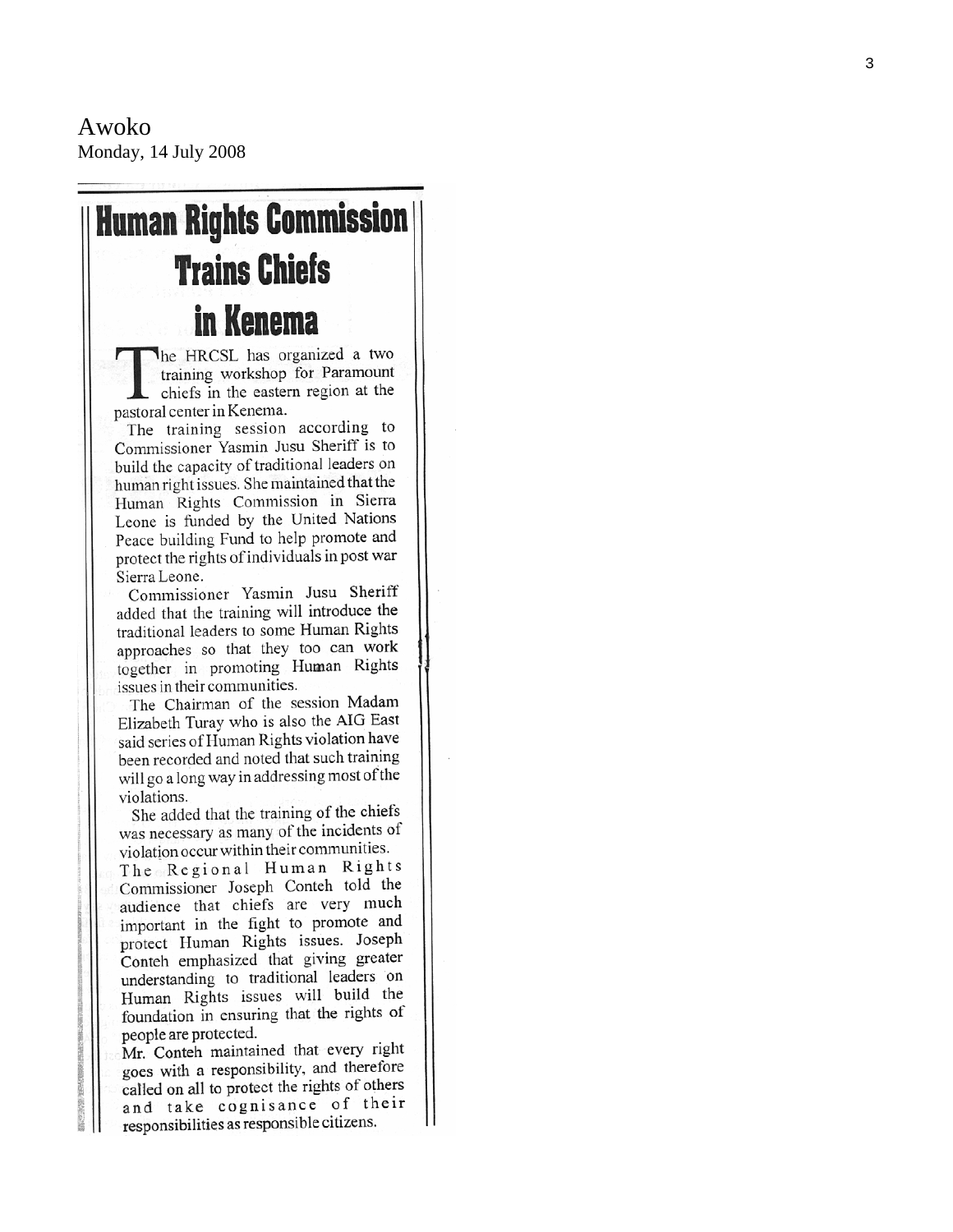# Associated Press

Sunday, 13 July 2008

# **Officials find cocaine-filled plane ditched at Sierra Leone airport**

FREETOWN, Sierra Leone: A passenger plane loaded with 1,540 pounds of cocaine was found abandoned at Sierra Leone's main airport Sunday, police said.

Airport officials discovered the craft, which was registered to a South American country, along with a handful of guns apparently left behind by a two-man crew before dawn, said Francis Munu, a police official in the capital.

Munu said police had organized a search party to try to find the pilots of the plane.

With cocaine prices in Europe surging ahead of prices in the United States, drug smugglers in South America are increasingly ferrying cocaine to West Africa, from where it is parceled out to hundreds of individual traffickers who carry it north.

Major seizures have been made in Guinea-Bissau and Ghana, and it is widely believed that other countries along the coast are also being used by drug runners.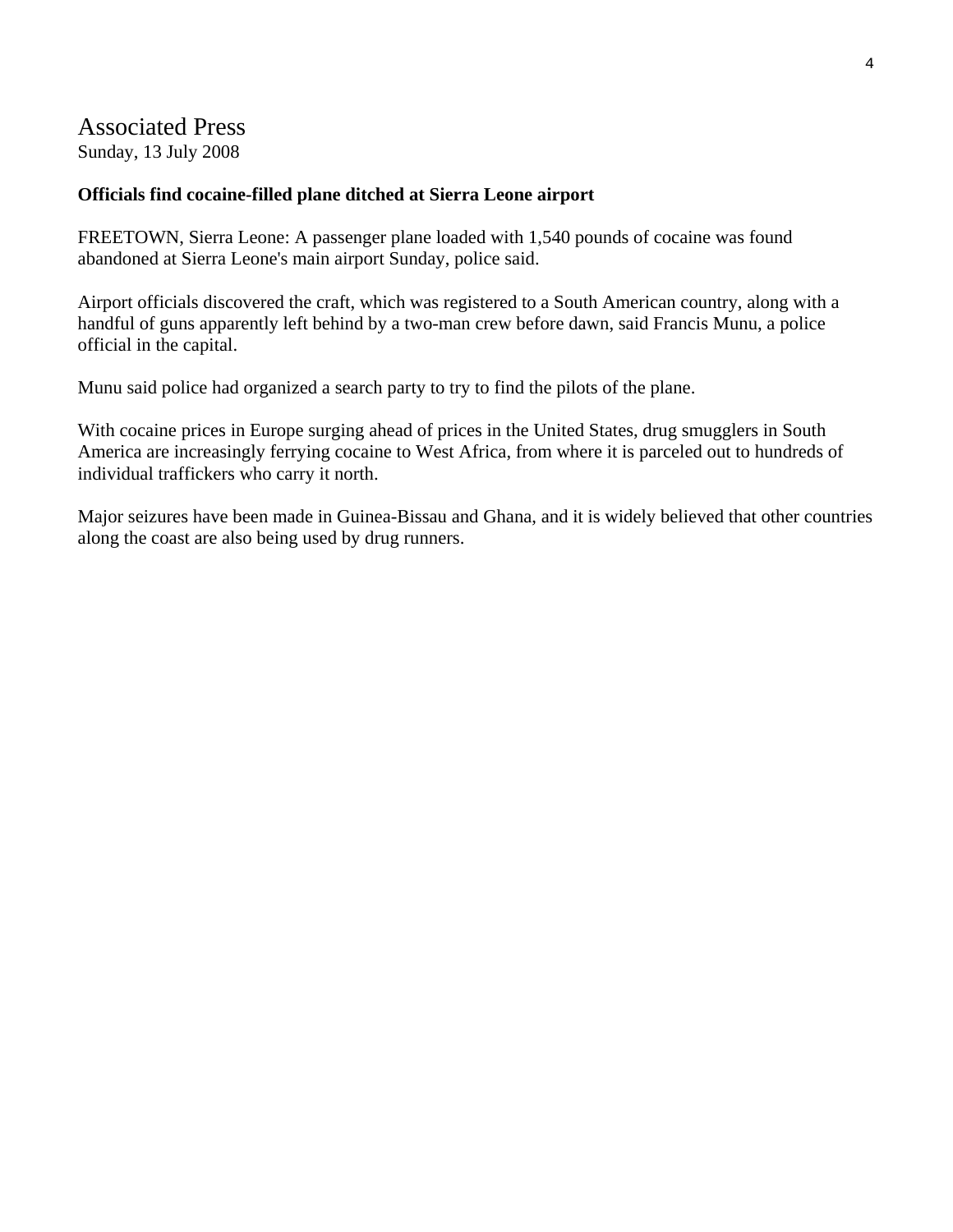Reuters Sunday, 13 July 2008

## **Sierra Leone seizes 700 kg of cocaine at airport**

#### By Katrina Manson

FREETOWN, July 13 (Reuters) - Sierra Leone made its biggest catch of cocaine on Sunday when it seized 700 kg (1,545 lbs) of the drug on a plane which landed at Lungi international airport, a senior official said.

Impoverished West Africa, with its unguarded coastline and sparsely populated interior, has become an important trafficking route for Latin American drug runners into lucrative European markets.

"It's the biggest catch ever, we weighed the stuff and it is about 700 kilograms," Assistant Inspector General in charge of crime services Francis Munu told Reuters.

"It's worth around 35 million dollars in street value in New York, according to a UNODC estimate," Munu said, referring to the United Nations Office on Drugs and Crime.

Munu also said that the police found five automatic rifles and 350 rounds of ammunition on the plane.

Information Minister Ibrahim Kargbo said both members of the plane's crew had fled.

"It is not yet clear whether they were merely making a transition for fuel or whether they came to land and make a deposit," he said.

Cocaine smuggling is the single biggest threat to Sierra Leone in the next five to 10 years, a senior security source told Reuters last month.

Colombian cocaine cartels started shipping the drug through West Africa a few years ago because their direct routes to U.S. and European markets were being blocked by anti-narcotics agencies.

UNODC executive director Antonio Maria Costa urged the international community earlier this week to act quickly to stop powerful drug-trafficking cartels taking over ancient trading routes in West Africa and the Sahel.

Cocaine use is on the rise in Europe, according to the European Monitoring Centre for Drugs and Drug Addiction, which said in its latest annual report that at least 4.5 million Europeans used cocaine in 2006, up from 3.5 million in 2005. (Additional reporting by Christo Johnson; Writing by Ingrid Melander; Editing by Charles Dick)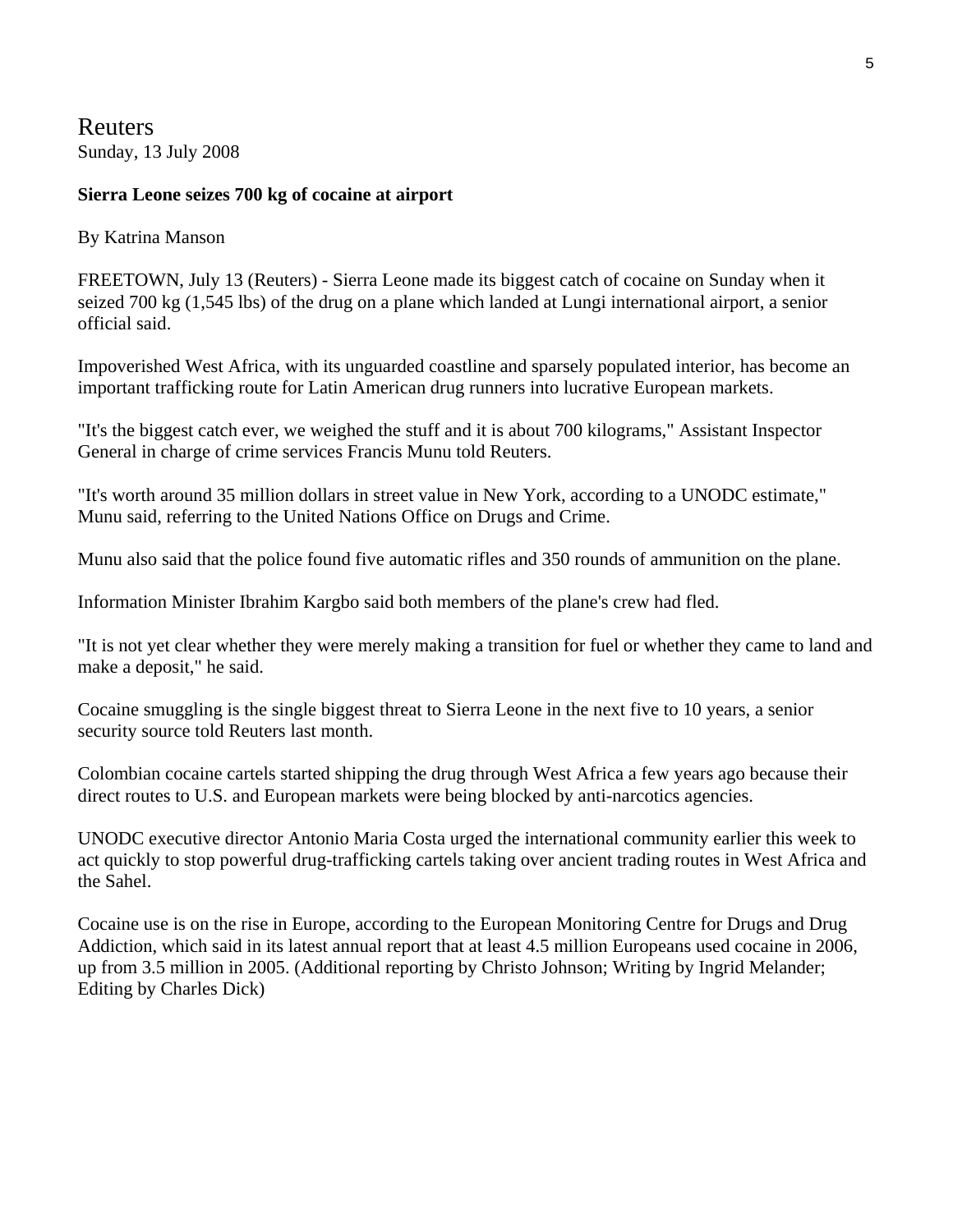

United Nations Mission in Liberia (UNMIL)

# **UNMIL Public Information Office Complete Media Summaries 11 July 2008**

*[The media summaries and press clips do not necessarily represent the views of UNMIL.]* 

#### **Newspaper Summary**

#### **Opposition Politician arrested for being in Possession of Illegal Firearm**

(The Inquirer, The Informer, New Liberian, New Democrat, The Analyst)

- The Secretary General of the opposition National Patriotic Party, John Francis Whitfield, was arrested on Thursday for allegedly being in possession of a firearm. Mr. Whitfield reportedly told a local radio station recently that he was in possession of a firearm for self-defense in the wake of an upsurge in armed robbery in the country.
- The Analyst newspaper reports that police in Monrovia yesterday picked up the NPP Secretary General hours after he had challenged security forces in the country saying he would not surrender his weapon to them. The New Liberia says it is not clear whether Mr. Whitfield legally acquired the gun or whether the arm was registered with government.

#### **Armed Robbers Hit Again - Shooting in Paynesville**

(The Informer, The News)

- A group of armed robbers on Wednesday night reportedly attacked the commercial district of Paynesville. The robbers attacked the residents and made away with several valuables and unspecified amount of United States and Liberian dollars.
- According to residents of Joe-Bar Community, the criminals armed with cutlasses and pistols stormed several residential areas and business institutions including the Okanfee Mini Mart. The mini mart is situated adjacent the Police Deport.
- A businesswoman in Joe-Bar, who begs not to be named for fear of her own security, said the unknown men at about 11 p.m. rushed into the Okanfee Mini Mart and forcefully took away the entire proceeds for the day. She said the robbers held workers and some customers at gunpoint prior to executing the crime. The businesswoman has meanwhile expressed disappointment over government's inability to fight crimes, especially Wednesday night incident which took place near the Zone Four Police Deport.

#### **Court Rejects Blah's Request for More Time**

(The News, The Inquirer, Daily Observer, Heritage)

- The Civil Law Court at the Temple of Justice in Monrovia yesterday denied the motion for an enlargement of time, filed by defense lawyers of former president of Liberia, Moses Z. Blah, in the US\$4.5 million libel suit brought against him by former Maritime Commissioner Benoni Urey.
- The News newspaper said lawyers for Mr. Blah had requested 60 days to enable them gather sufficient evidence but the Presiding Judge Yusuf Kaba denied the motion and requested that the former President appear in court to answer to charges brought against him.
- Recently, lawyers representing Mr. Urey filed an action for damages against Blah for testimonies he made before the United Nations Special Court sitting in The Hague. The Heritage newspaper reports that the former Maritime Commissioner accused former President Blah of providing false information to the court that has caused him physical and psychological damages ranging from enormous and unbearable financial losses.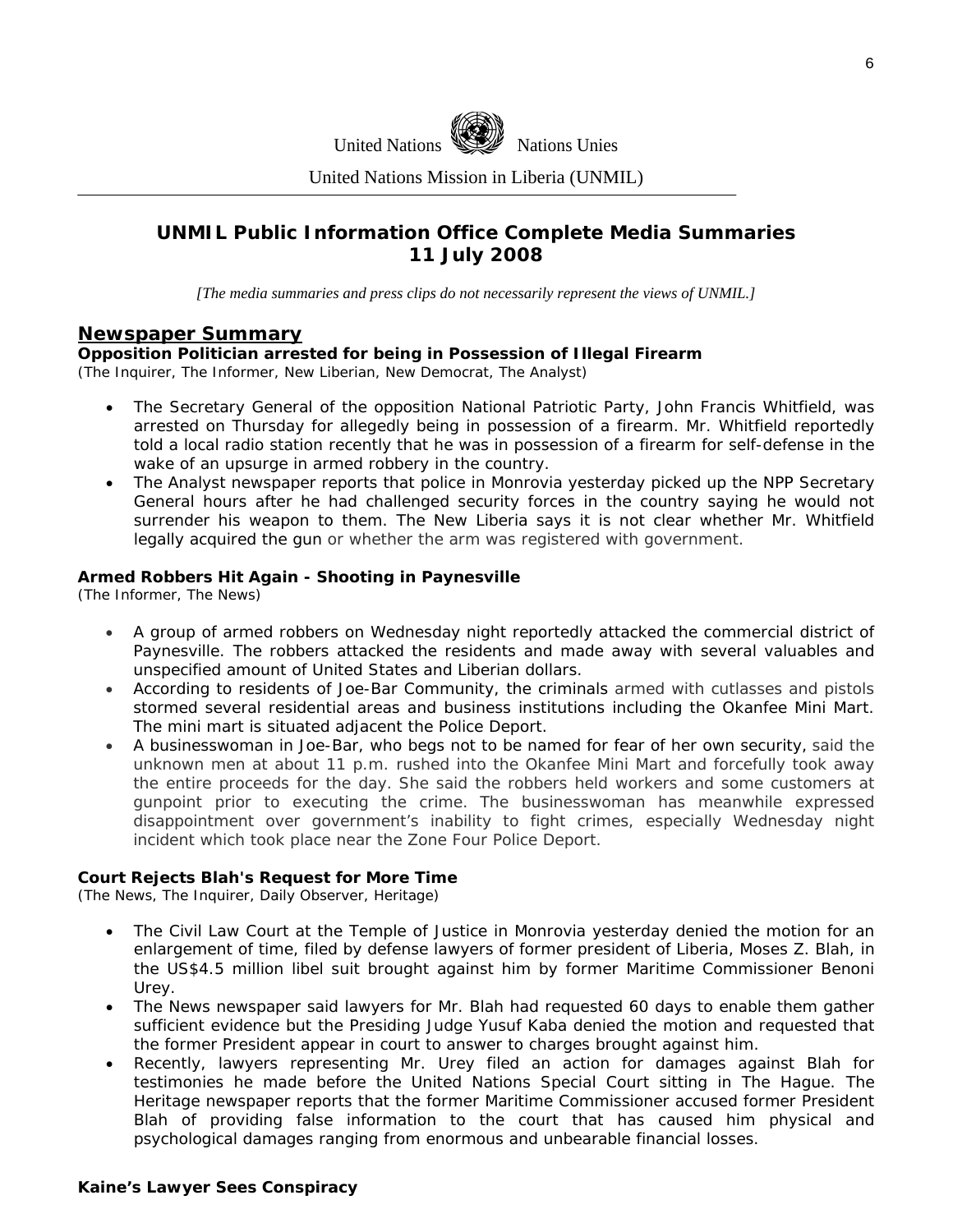(The Inquirer)

- The Lead Counsel for Senator Kaine, Cllr. Francis Garlawolo says there is a conspiracy against his client, saying he is being targeted by political figures interested in his position.
- ordered them to "do anything" with four men captured on the disputed farmland in Timour • The on-going preliminary into the recent massacre in Margibi County will continue Friday with the second state witness facing cross examination from the defense. The State's second witness, Emmanuel Cooper ended his testimony in the case on Wednesday linking defendant Roland Kaine to the killing of the victims. Cooper said via mobile phone Senator Kaine which he understood as kill them.
- Cooper was in conversation with the Senator and the he was aware of everything they were doing in the bush. • Earlier, Mr. Gibson Kpangbah, the first state witness stated that at nearly every point, witness

#### President Sirleaf Addresses Mandela Lecture Tomorrow

(The Analyst, The News, The Informer, Daily Observer)

- at the Oliver Tambo International Airport by officials of the Liberian Embassy, headed by • Reports from South Africa say President Ellen Johnson Sirleaf will tomorrow address the  $6<sup>th</sup>$ Nelson Mandela Annual Lecture Series at the Walter Sisulu Square in Soweto. The Analyst quoting a dispatch from South Africa said the President and delegation were met upon arrival Ambassador Lois Brutus as well as Executives of the Nelson Mandela Foundation.
- visit to the Republic of Namibia to discuss a possible assistance to Liberia in developing the fishing industry. • The President will also participate in the  $90<sup>th</sup>$  birth anniversary of the former South African President. While in that part of the world, the Liberian leader will also pay a two day state

#### **Defense Ministry Honours Ambassador Booth**

(The Analyst, National Chronicle, The Inquirer)

in Monrovia. Earlier, Defense Minister, Brownie Samukai praised the Ambassador for his tireless effort in helping to restructure the AFL and other security agencies in the country. • The outgoing United States Ambassador to Liberia, Ambassador Donald Booth says much needs to be done in order to achieve the strong security institution that Liberia needs. Ambassador Booth however assured the country that at the end of the series of military training sessions that are ongoing, the Armed Forces of Liberia (AFL) will be stronger than what it was. He spoke yesterday when he was honoured by the Ministry of National Defense

#### **Bong Citizens Resolved Land Dispute**

(The News)

- extend his rubber plantation on 2,200 acres of land in Dankpansue Town which he (Dennis) • Citizens of Dankpansue in Bong County have resolved a land dispute between them and Mr. Ernest Dennis, over the ownership of a rubber plantation in the area. The Chief Mediator in the land dispute, Mr. Momo Tehmeh said the confusion started when Mr. Dennis decided to claimed belongs to him.
- after several weeks of negotiation, the citizens and Mr. Dennis agreed in principle to resolve the dispute. • Speaking Wednesday at a joint news conference in Monrovia, Mr. Tehmeh said following the confusion, he and other stakeholders decided to intervene to resolve the conflict. He said

# **Radio Summary**

**Star Radio** *(News culled today from website at 8:35 am)*  **NPP Secretary General Arrested for "Illegal" Possession of Firearm**  *(Also reported on Truth F.M. and ELBC)* 

#### **House to Hold Special Session Today**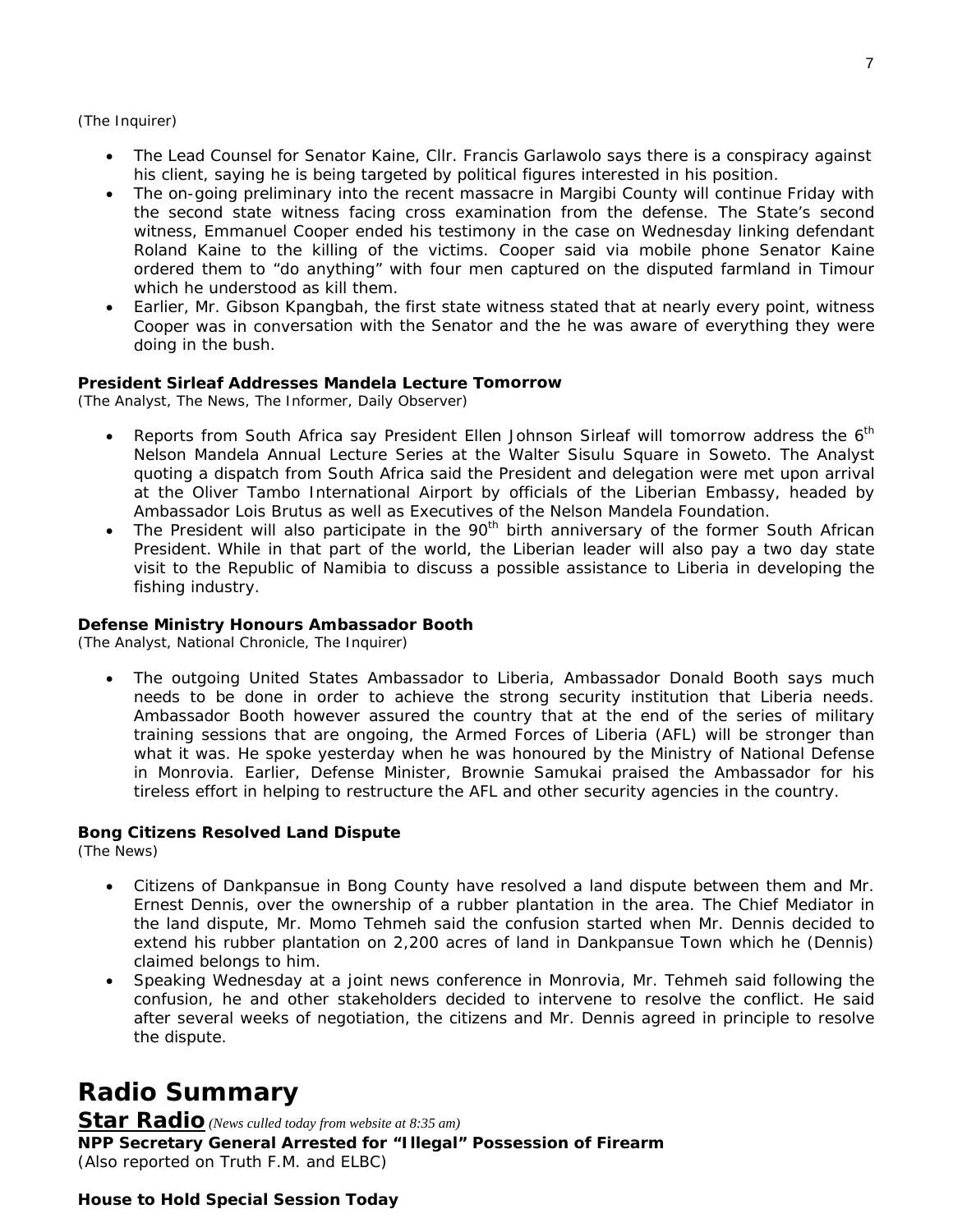- The House of Representatives will convene a Special Session today to discuss issues of national interest including proposed legislations before the Body and other matters on the Speaker's desk.
- House spokesman, Isaac Redd said the House will discuss the draft Land Commission Act and the proposed 2008/2009 National Budget.
- The Special Session called by the House comes as the Legislature is preparing to close on July . 31 for its annual Agriculture break

*(Also reported on Truth F.M. and ELBC)* 

#### **BIN Boss Falls Victim to Armed Robbers**

- The Bureau of Immigration and Naturalization has reported an attack on the convoy of Immigration Commissioner, Colonel Chris Massaquoi in Sinkor.
- In an interview, an aide to the Commissioner said eight men armed with various objects attacked the commissioner's convoy before being overpowered by his bodyguards.

#### **Regional Forums to Discuss Post-War Energy**

- The Ministry of Lands, Mines and Energy has organized a series of regional forums to discuss the provision of affordable reliable and sustainable energy services to all parts of the country.
- The first forum will convene on Saturday for three days in Zwedru, Grand Gedeh County, with Sinoe, Maryland, River Gee and Grand Kru Counties coming together.
- A statement from the ministry said phase two would start July 19 in Gbarnga, Bong County with participants coming from Grand Bassa, Rivercess, Lofa and Nimba Counties.
- The last forum will be held in Monrovia for the western region including Margibi, Bomi, Grand Cape Mount, Gbarpolu and Montserrado Counties.

#### **Today is World Population Day**

- Today, Friday July 11, is World Population Day.
- The Population Policy Coordination Unit of the Planning Ministry said programmes in commemoration of the day would be held in Kakata, Margibi County.
- The global theme of this year's celebration is "It is a right, Let's make it real" while the national theme is "Family Planning is a right; Let's make it real". \*\*\*\*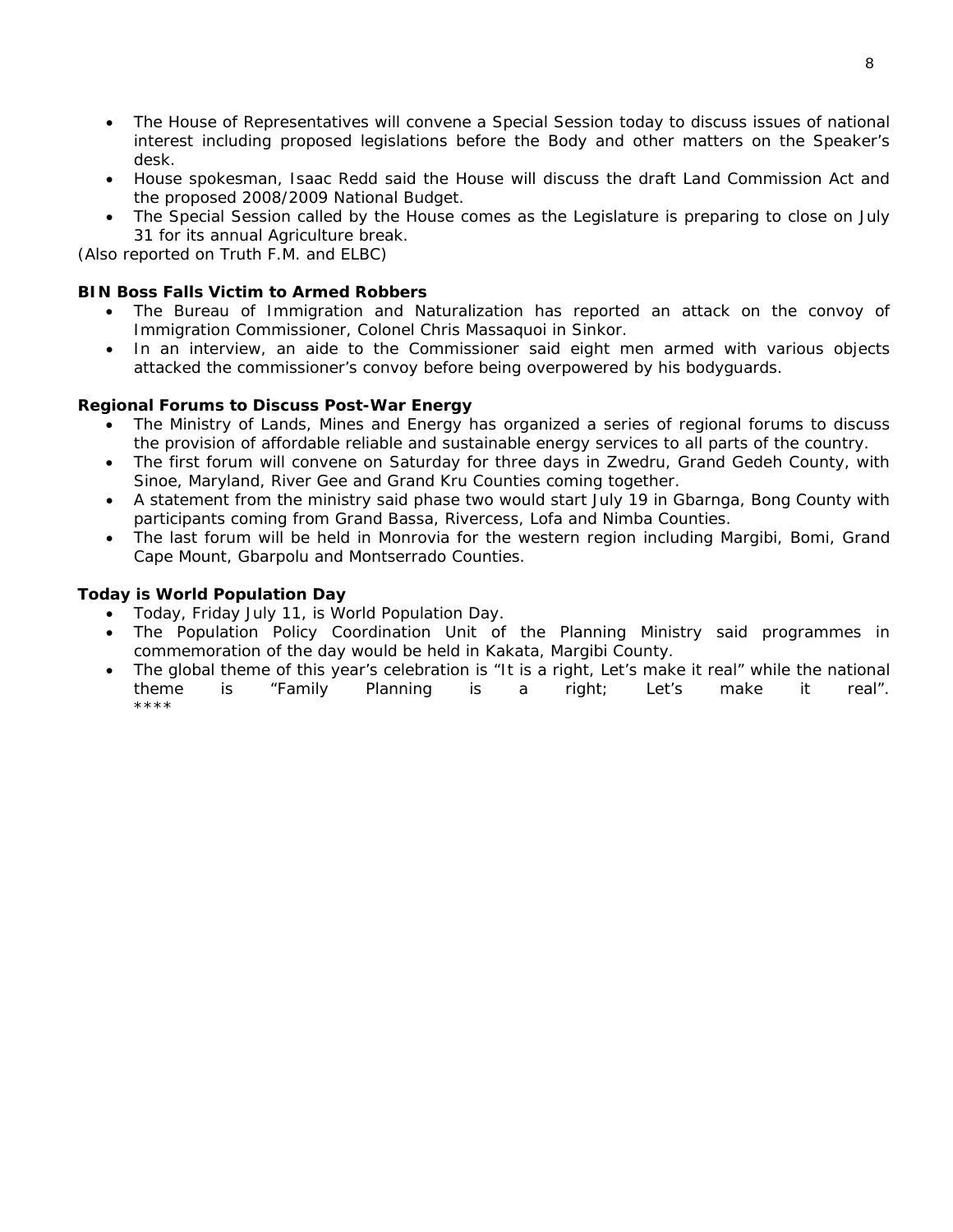BBC Monday, 14 July 2008

# **Sudan braces for ICC charges' impact**

**The prosecutor of the International Criminal Court, Luis Moreno-Ocampo, is due to unveil the latest charges arising from his investigation into war crimes in Sudan's western Darfur region.** 

**The BBC's Laura Trevelyan at The Hague says it is widely expected that the prosecutor will name President Omar al-Bashir as a suspect.**

The stage is set for an epic confrontation to unfold, pitting a prosecutor against a president, and the interests of justice against those of peace.

Diplomats and senior UN officials expect Mr Moreno-Ocampo to seek an arrest warrant for President Bashir, accusing him of committing war crimes, crimes against humanity and genocide.

This will be the first time the court has been presented with a case against a sitting head of state. Judges in the pre-trial chamber are

expected to take at least six weeks before deciding whether to issue an deteriorate further in the region arrest warrant.

Sudan's government does not recognise the court and last year refused to hand over two suspects, including a minister accused of committing war crimes by the prosecutor.

## **'Disastrous' move**

Even before the charges have been announced, the political fallout has begun.

Sudan's permanent representative to the UN, Abdalmahmood Abdalhaleem Mohamad, told me that this would be disastrous for the security and stability of the country.

He said the government condemned in the strongest possible terms the move by what he described as "this criminal Ocampo".

Diplomatic sources tell the BBC that Sudan wants the work of the prosecutor to be suspended by the UN Security Council, which originally asked Mr Moreno-Ocampo to investigate crimes in Darfur.

Khartoum could lobby China, Russia and South Africa for support.

helping the already fragile situation in Darfur, and believe in principle harm any prospects of peace Those countries might all agree that the prosecutor's work is not that trying to arrest a head of state constitutes interference in the affairs of a sovereign nation.

There are fears the situation could



Sudan says an indictment would

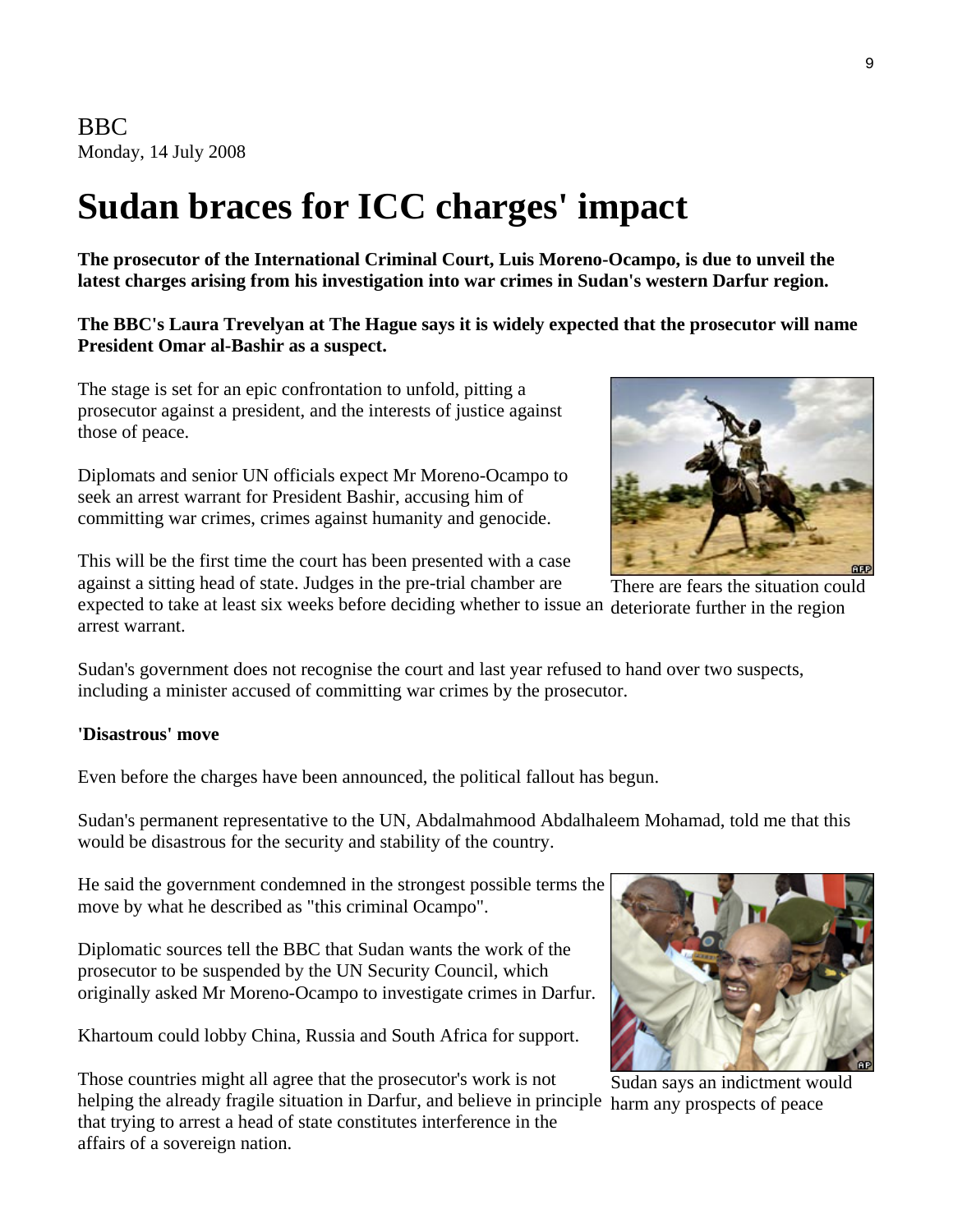However, Western diplomats say it would be hard for any of the 106 nations that recognise the court to stop the prosecutor from doing his job, since that would undermine its very creation.

# **Fears of retaliation**

Unease over the implications of all this are widespread.

Alex de Waal from the Social Science Research Council in New York told the BBC that pursuing justice in the absence of having achieved peace and stability is a very risky one.

While Mr de Waal says there is no doubt that President Bashir has been a repressive leader, he questions whether it is wise to indict him while he is still in power, as it might actually make things worse for the Sudanese people.

Senior UN officials are concerned about retaliatory attacks against the fragile joint UN-African Union Mission in Darfur (Unamid), whose troops Sudan fears could be use to arrest those indicted by the ICC.

UN officials are also worried about the impact this could have on the situation in southern Sudan, fearing anti-government groups in the south and the west will be emboldened if they perceive the president as having been weakened.

However, Richard Dicker of New York-based Human Rights Watch told the BBC that the expected request for an arrest warrant for Mr Bashir was a major step in limiting impunity for the horrific acts committed against the people of Darfur since 2003.

Mr Dicker said that this would send the message that no-one was above the law.

The request by the ICC prosecutor to arrest a sitting head of state would generate intense debate, but it was crucial to bring justice to the people of Darfur, he added.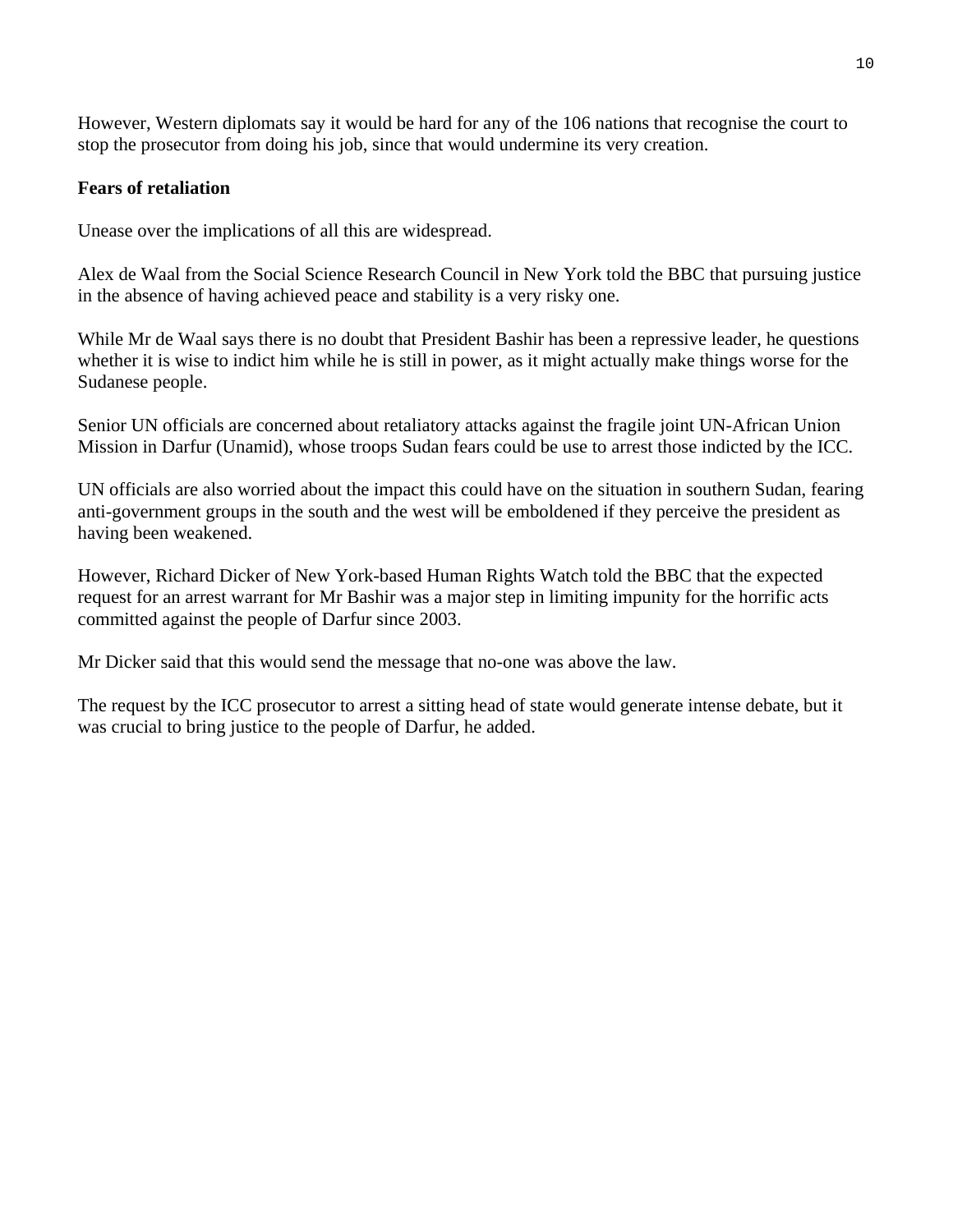# The Wall Street Journal Monday, 14 July 2008

## **Sudan President to Face Darfur Charges**

Move Could Incite More Violent Acts; Tough Path to Trial By CHARLES FORELLE July 14, 2008; Page A11

BRUSSELS -- The chief prosecutor of the International Criminal Court is expected Monday to charge Sudanese President Omar al-Bashir with crimes against humanity for allegedly directing the campaign of rape and murder that has plagued the Darfur region for five years.

Aid groups and others say the move will test the effectiveness of the six-year-old court as well as the resolve of the international community to bring Mr. Bashir to trial and address a conflict the U.S. has called genocide.

A person familiar with the matter confirmed that the chief prosecutor, Luis Moreno-Ocampo, plans to bring the charges Monday, but it remained unclear whether he will move against others as well. A spokeswoman for Mr. Moreno-Ocampo declined to comment.

The charges, which would come as the result of an investigation requested by the United Nations Security Council, could also complicate U.N. peacekeeping missions in Sudan. Critics have long said such prosecutions risk inciting additional violence, though many human-rights groups support them.

The prosecution of Mr. Bashir "just forces the international community to act," said David Crane, who as the chief prosecutor of a special international tribunal for Sierra Leone indicted Liberian President Charles Taylor for crimes against humanity and war crimes in 2003. "You can't ignore an indictment."

The Darfur situation recalls Mr. Crane's decision to move on Mr. Taylor at a time when diplomats were still trying to end fighting in Sierra Leone and Liberia. Today, Mr. Crane notes, Mr. Taylor is in custody and Liberia has a democratically elected president. Mr. Crane supports indicting Mr. Bashir now, rather than waiting for a resolution of the conflict.

"For over five years now we have been trying to, quote, peacefully affect the outcome in Sudan and stop the killing," Mr. Crane said. "And it just hasn't happened."

The formation of the ICC, based in The Hague, reflected the desire of much of the world to put more emphasis on justice by establishing a permanent, independent body that doesn't owe fealty to political and diplomatic concerns. Besides Darfur, the ICC has active cases in the Democratic Republic of the Congo, the Central African Republic and Uganda. A separate U.N. tribunal has long been trying cases related to the wars in former Yugoslavia.

Getting Mr. Bashir to trial in The Hague won't be easy because the court has no police force. Countries would be obliged to turn him over, but the U.N. peacekeeping missions in the region aren't charged with apprehending fugitives.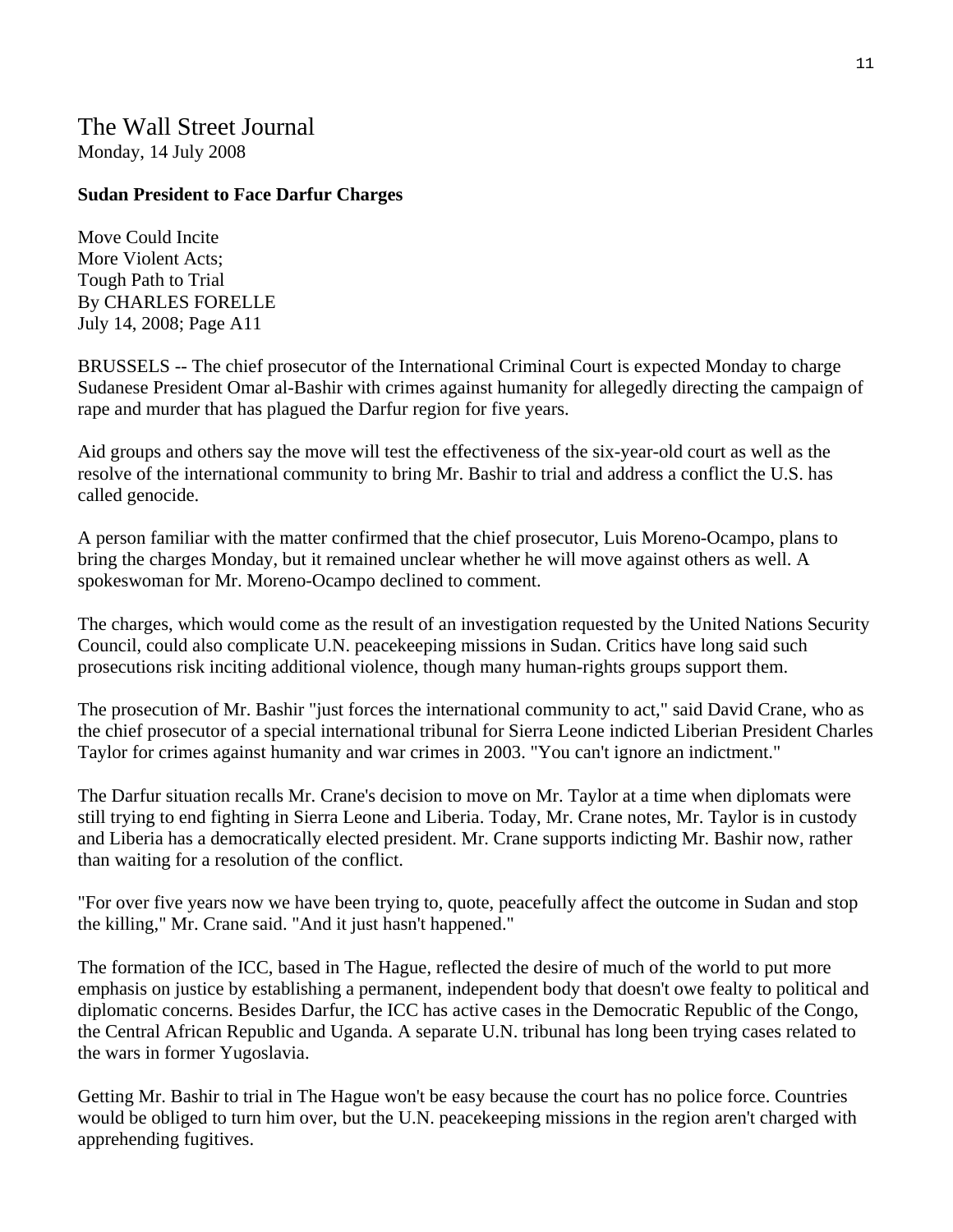An ICC indictment would restrict Mr. Bashir's travel and could "curtail his ability to commit more crimes," says Dismas Nkunda, chairman of the aid-group coalition Darfur Consortium in Kampala, Uganda. But he also says that Mr. Bashir has the financial and political means to stay put and ignore the court. Sudan, like the U.S., hasn't signed up to the ICC.

Last year, the ICC charged two other people with Darfur-related war crimes: Ahmad Harun, a Sudanese government minister, and a militia leader known as Ali Kushayb. Neither has been turned over to the court.

Sudan officials and members of Mr. Bashir's ruling National Congress Party responded angrily over the weekend after the Washington Post reported Friday that the president would be charged with genocide and other crimes.

Thousands of Sudanese rallied in support of Mr. Bashir Sunday, snarling traffic in the Sudan capital, Khartoum. A statement from the ruling party, carried on state television, called the expected indictment "irresponsible, cheap political blackmail" that would bring "more violence and blood" to Darfur, according to wire-service reports.

*-- Jess Bravin in Washington contributed to this article.*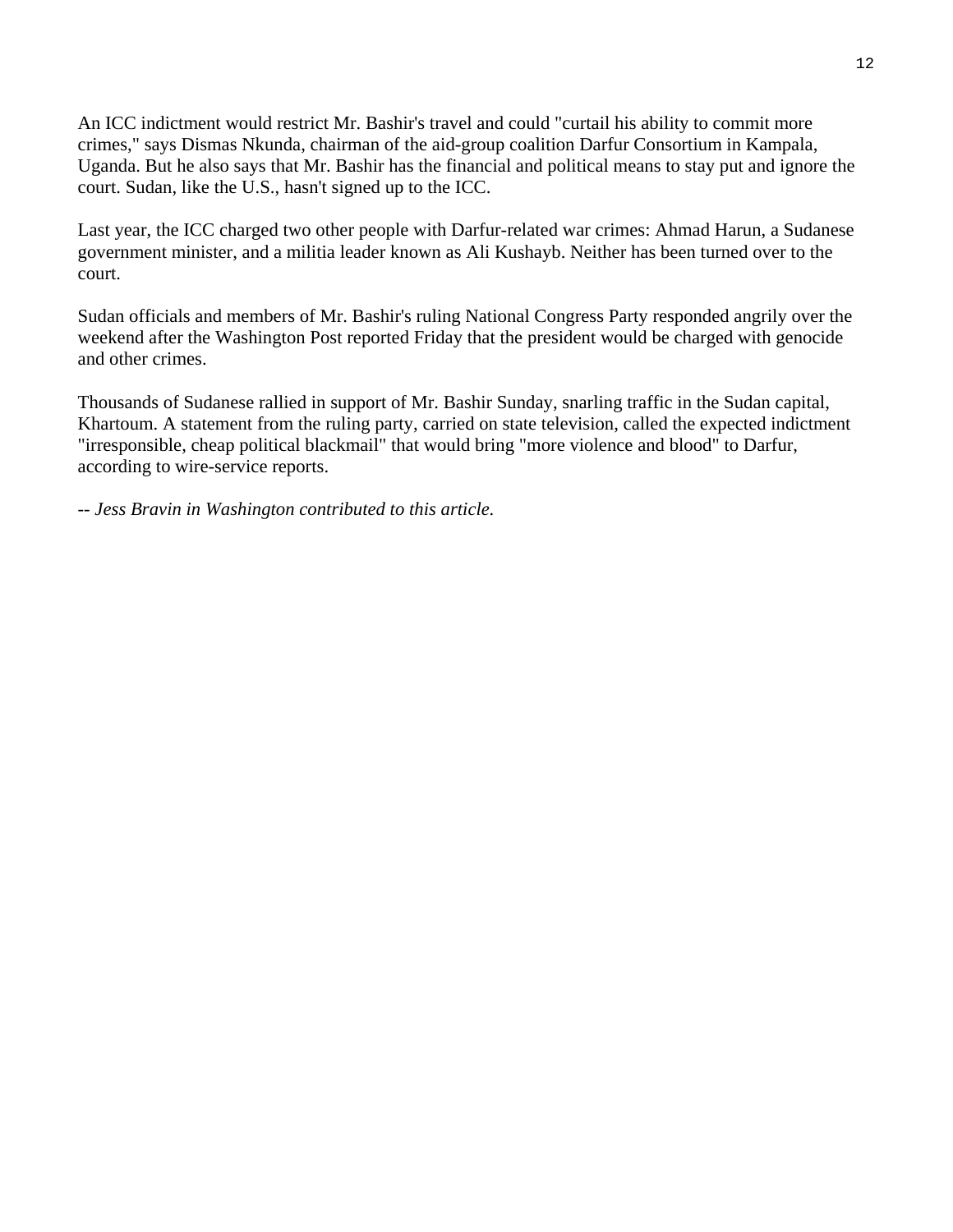# **Sudanese Protest War Crimes Case Against President at Scripted Rally in Capital**

# By LYDIA POLGREEN

DAKAR, Senegal — Thousands of people took to the streets of Sudan's tense capital on Sunday in a carefully choreographed protest against the expected request by the International Criminal Court to arrest President Omar Hassan al-Bashir on war crimes charges.

Students and members of the ruling National Congress Party were bused to the center of the capital, Khartoum, where they waved banners denouncing the international court and the United Nations.

Sudanese officials said cabinet ministers held an emergency meeting to discuss how to respond to the request, expected on Monday, for the arrest of Mr. Bashir, who has ruled Sudan since taking power in a military coup nearly 20 years ago.

Sudan's state-run television station broadcast a statement from the National Congress Party saying that the court's actions would cause "more violence and blood" in Darfur, The Associated Press reported.

The chief prosecutor of the International Criminal Court, Luis Moreno-Ocampo, plans to ask that an arrest warrant be issued for Mr. Bashir, according to United Nations officials who have been briefed on his plans.

There is rising alarm in diplomatic circles, though, that charges against Mr. Bashir could jeopardize the vast aid and peacekeeping efforts in Darfur and undermine attempts to find a political settlement to end the crisis.

After being briefed on the prosecutor's case on Friday, the African Union's Peace and Security Council issued a statement expressing its "strong conviction that the search for justice should be pursued in a way that does not impede or jeopardize efforts aimed at promoting lasting peace," and "reiterated the A.U.'s concern with the misuse of indictments against African leaders."

Andrew S. Natsios, the former United States envoy to Sudan, bluntly condemned the prosecutor's plans on the blog Making Sense of Darfur, which is published by the Social Science Research Council.

"Without a political settlement, Sudan may go the way of Somalia, pre-genocide Rwanda or the Democratic Republic of the Congo: a real potential for widespread atrocities and bloodshed as those in power seek to keep it at any cost because of the alternatives," he wrote. "This indictment may well shut off the last remaining hope for a peaceful settlement for the country."

Khartoum was relatively calm on Sunday despite the protests, which were tightly scripted and not violent. Embassies and aid organizations urged their workers to stock up on food and water, and some evacuated workers from Darfur.

United Nations officials struggled to find ways to protect the roughly 9,000 peacekeeping troops in the Darfur region. Originally sent to protect civilians from the cataclysmic violence — 300,000 people have died, according to the United Nations, and 2.5 million have fled their homes — the peacekeepers have found themselves increasingly in the crosshairs of the rising chaos in the region.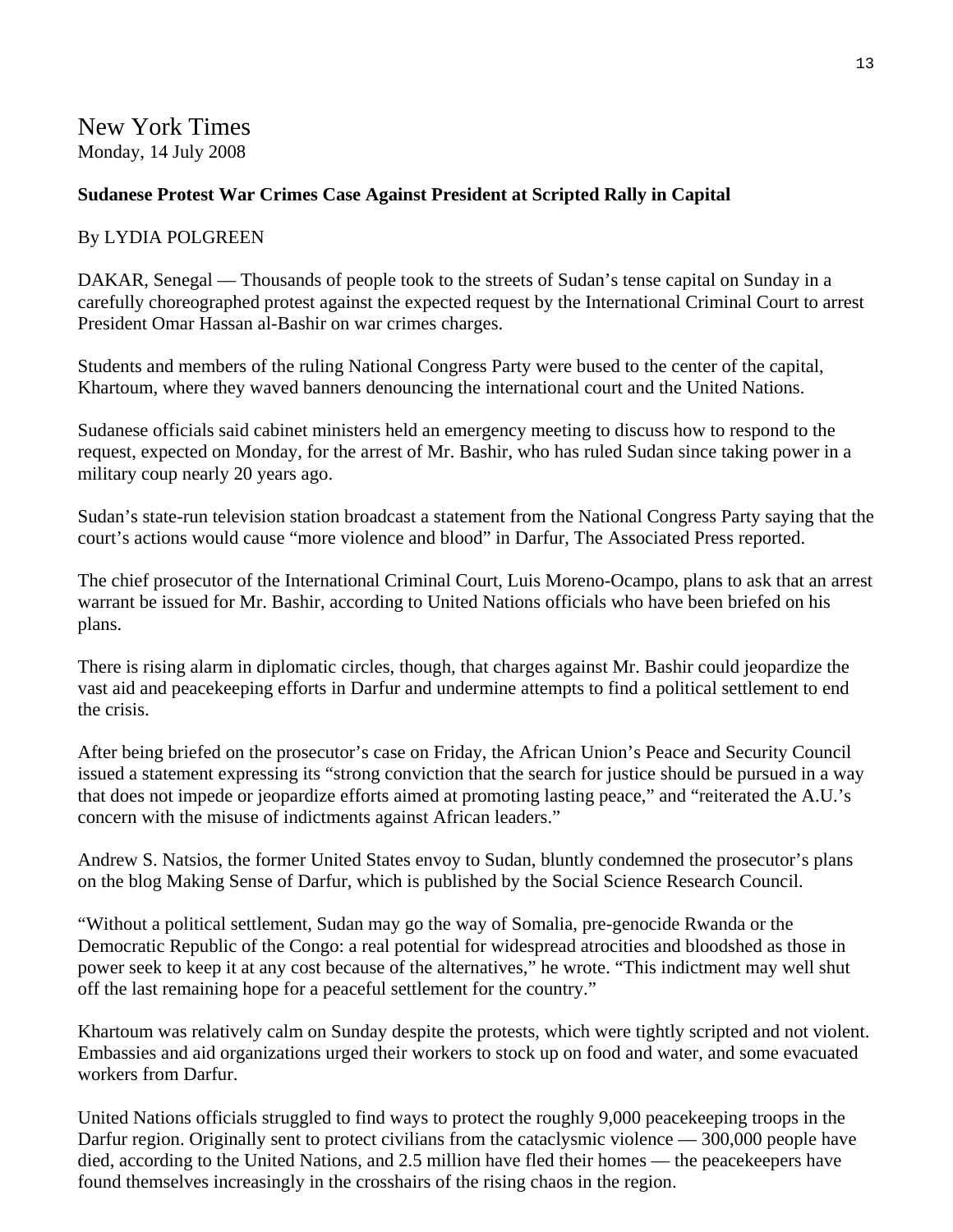"People are afraid," a senior peacekeeping official in Darfur said in a telephone interview. "Anything can happen."

Ban Ki-moon, secretary general of the United Nations, called Mr. Bashir on Saturday to express concern about the safety of United Nations personnel in Sudan and to stress that the work of the court was independent from the rest of the United Nations, his office said in a statement.

The secretary general also said he was "gravely concerned about the scale and brutality" of a brazen attack on a convoy of peacekeepers returning from a patrol to investigate reports of atrocities committed by a government-allied rebel group in Darfur.

The attack, which left seven peacekeepers dead, was unusual in its coordination and sophistication, according to peacekeeping officials, involving heavy weapons and tactics that require serious military training. That has led some officials to suspect that Sudanese government-trained militias were behind the ambush.

Ali al-Sadig, a government spokesman, said Sudan's government condemned the attack, adding that evidence investigators had gathered pointed to one of the rebel factions in Darfur.

The peacekeeping force in Darfur, a joint operation of the United Nations and the African Union, could be a prime target of violence and government anger after the announcement by Mr. Moreno-Ocampo, the prosecutor. Already strained by the deteriorating security in Darfur, the force could collapse, United Nations officials said.

"We are a consent-based organization, and if consent is withdrawn, you are looking at a radically different and terrifying situation for the people on the ground," said one official at the Department of Peacekeeping Operations in New York, speaking anonymously because he was not authorized to speak publicly.

Anti-genocide and human rights advocates have cheered the decision to request charges against Mr. Bashir, calling it a victory in the battle against impunity. They point out that similar objections, that war crimes charges would hinder peace, were raised in other such cases, including when international courts charged leaders with committing war crimes in Sierra Leone and the former Yugoslavia.

Hussein Abu Shartai, a spokesman for displaced Darfurians living in Kalma, one of the region's largest and most volatile camps, praised the prosecutor, calling the request for an arrest warrant "the moment we have all been waiting for."

There were intense consultations at the United Nations on Friday among Security Council members, including Russia and China, which oppose the indictment, and others, including the United States, that say the indictment should be allowed to proceed.

The Sudanese ambassador, Abdalmahmood Abdalhaleem Mohamad, said Friday that Sudan would ignore any court action because it was not a member of the court.

"It is a criminal and destabilizing move," he said. "How is the U.N. going to deal with an indicted president?"

*Neil MacFarquhar contributed reporting from the United Nations, and an employee of The New York Times from Khartoum, Sudan.*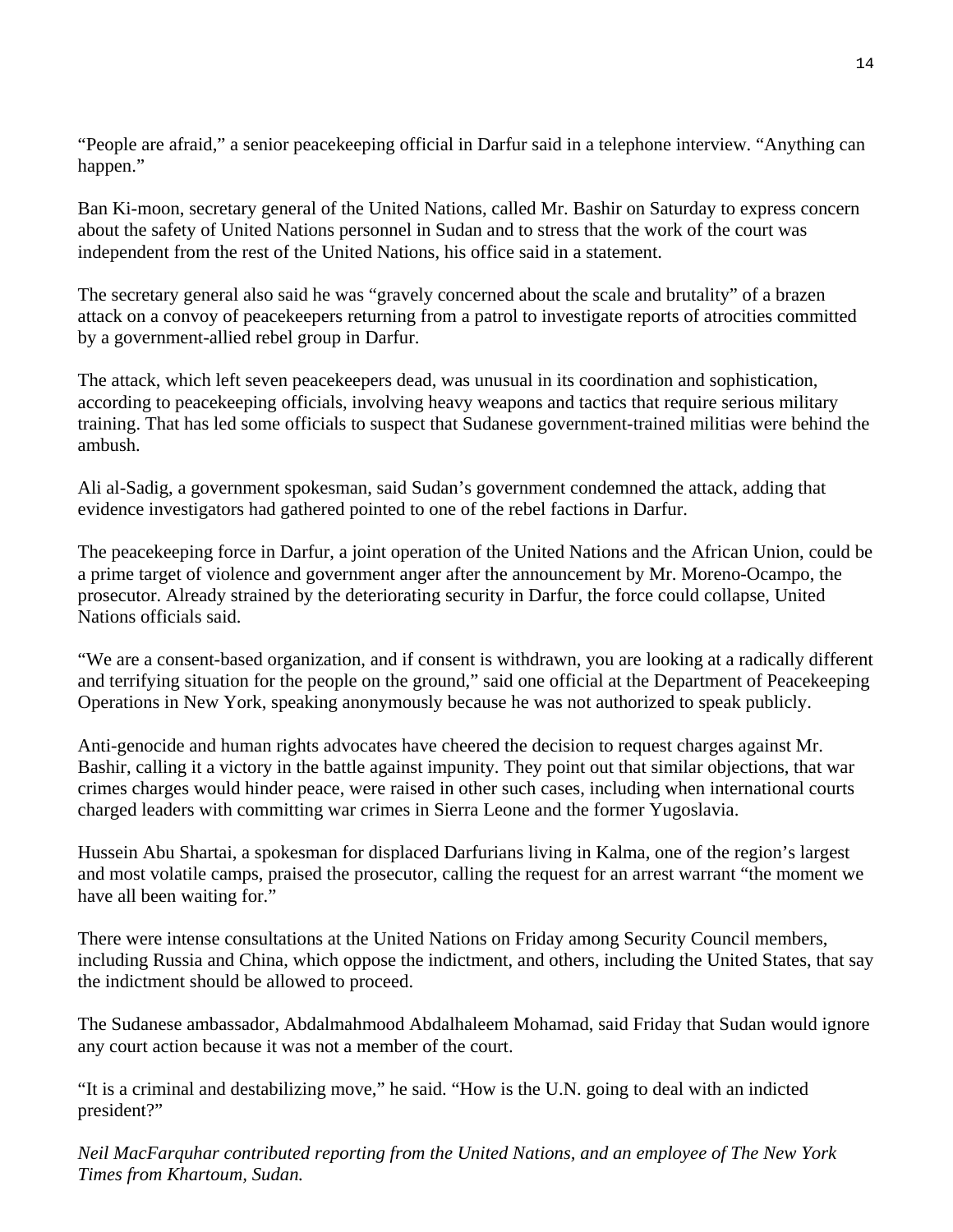The Times Saturday, 12 July 2008 Opinion

#### **Charges for Omar al-Bashir would be justice**

Adam LeBor: Analysis

Whenever the international community becomes involved in resolving a conflict it fractures along familiar lines: between those seeking peace and those seeking justice. The peacekeepers argue that the priority is to stop the fighting, the justice seekers insist that politicians and their warlords must be called to account for their crimes.

The likely indictment on Monday by the International Criminal Court (ICC) of Omar al-Bashir, the President of Sudan, is a decisive victory for the latter.

Mr al-Bashir will be the first head of state to be indicted by the ICC, but the third in recent years to be indicted by an international court.

There are some lessons to be drawn from these precedents. In May 1999 the United Nations' International Criminal Tribunal for the Former Yugoslavia indicted Slobodan Milosevic, then Serbian President, on war crimes charges for atrocities carried out by Serbian forces in Kosovo. Related Links

In March 2003 Charles Taylor, President of Liberia, was indicted on war crimes charges by the Special Court for Sierra Leone.

Milosevic contemptuously dismissed the tribunal's indictment, just as Mr al-Bashir has pledged that no Sudanese would ever be surrendered to the ICC. But in October 2000 Milosevic fell from power. He was arrested in 2001 and sent to the tribunal. In February 2002 he found himself standing in the dock. In March 2006 he died in his cell, his trial unfinished.

Despite his indictment, Charles Taylor was allowed to leave Liberia in summer 2003 for exile in Nigeria. In 2006 he was arrested there, and sent to The Hague, where he is now being tried by the Special Court for Sierra Leone.

The key lessons of Milosevic and Taylor, indeed any trial of a head of state, reaching back to that of Charles I and Louis XVI, is that leaders stand in the dock only when they are deposed, by domestic or international efforts or by a combination of both.

For international criminal justice comes at a cost: the erosion of national sovereignty. It's notable that despite intermittent interference from Sudan's neighbours, the five-year Darfur conflict has remained primarily domestic, fought by Sudanese rebels against Sudanese government forces and its murderous paramilitaries known as the Janjawid. Sudan has not even ratified the statutes of the ICC.

Nevertheless, its head of state will join Ahmad Harun, the Sudanese Minister for Humanitarian Affairs, and Ali Kushayb, a Janjawid leader, on the ICC's most-wanted list.

Milosevic was brought down in a one-day uprising organised in part by Otpor, the Serbian youth civil resistance movement, and in part by Western intelligence services. Behind-the-scenes deals were made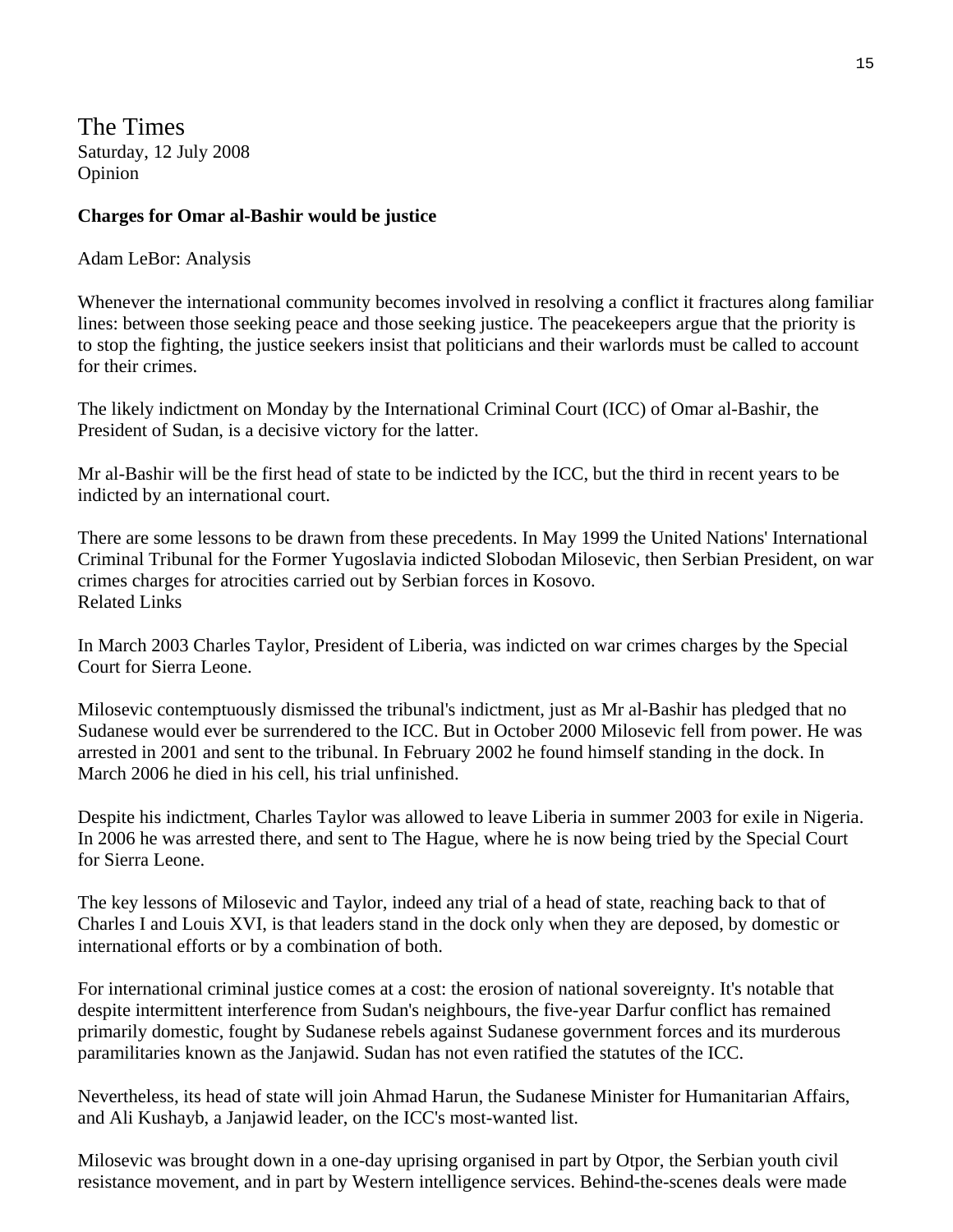with the Yugoslav Army and Serbian police and intelligence services, so that when Milosevic called for them to take control, they would not act.

Crucially, a new pro-Western democratic government was ready to take power. In Liberia Westernbacked rebels fought their way to the capital, forcing Taylor to leave. The situation is very different in Sudan. There is little appetite in the West for regime change. Yet the Milosevic case could still prove relevant for Sudan.

Despite Khartoum's bluster, indictments by international criminal courts do focus minds. The prospect of long prison sentences encourages former allies to turn on each other, and make behind-the-scenes deals with prosecutors, as happened in Serbia. The regime in Khartoum is fractious and nervous. Like Yugoslavia, Sudan is collapsing. Mr al-Bashir knows that his greatest enemies are not in The Hague, but near by in Khartoum.

Adam LeBor is the author of Complicity with Evil: The UN in the Age of Modern Genocide.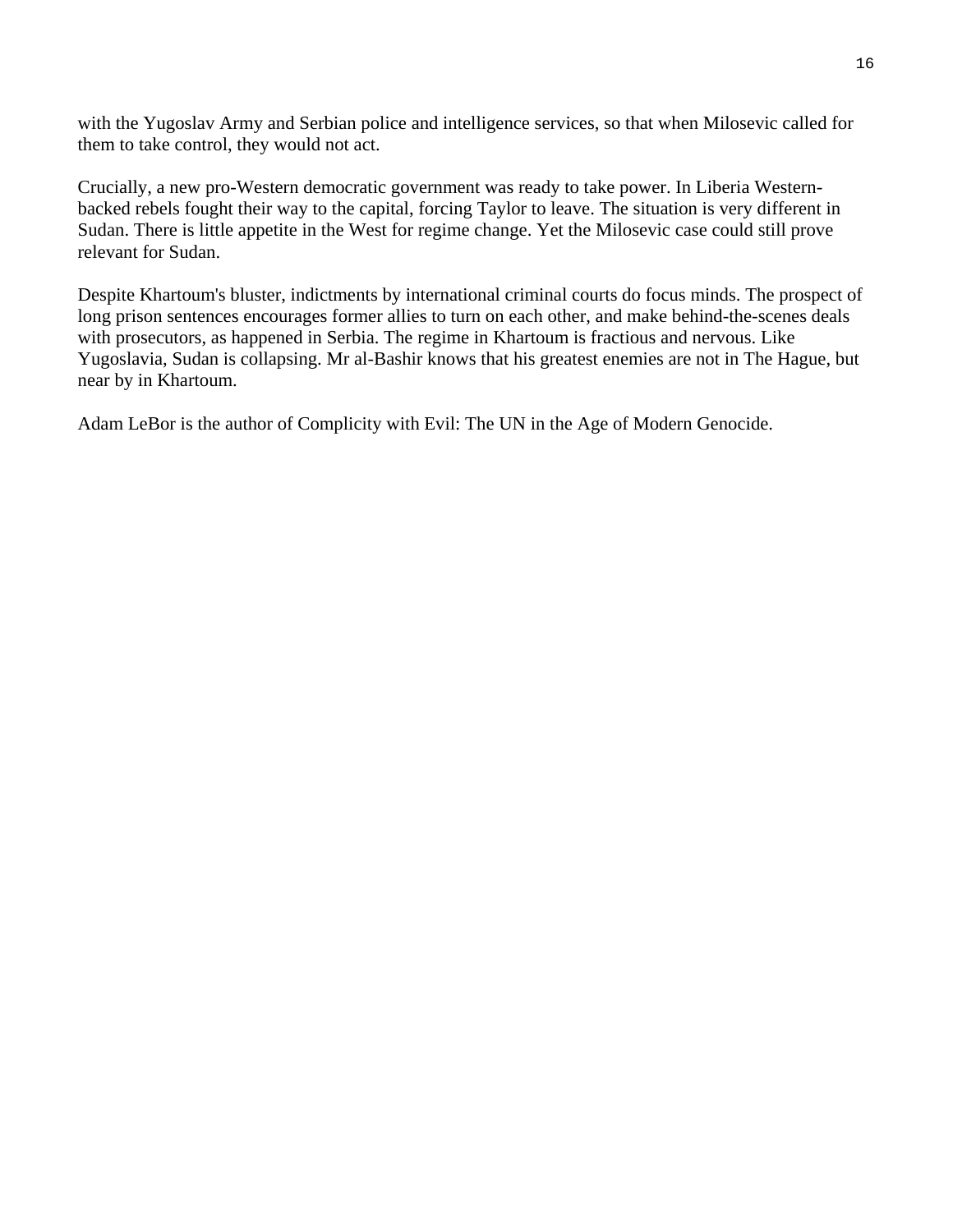Voice of America Monday, 14 July 2008

# **Human Rights Activist Welcomes Possible Indictments of Sudan's President and Others**

By James Butty Washington, D.C.

The International Criminal Court (ICC), based in The Hague, is expected to indict President Omar al-Bashir and other top Sudanese officials as soon as Monday for war crimes committed in Sudan's Darfur region over the last five years. But Sudan has said an ICC indictments against its top officials could undermine attempts to end the Darfur conflict.

The African Union says the search for justice should be pursued in a way that does not jeopardize peace efforts in the region. President al-Bashir held an emergency Cabinet meeting Sunday to discuss the situation.

Richard Dicker is director of the International Justice Program for the New York-based Human Rights Watch. He told VOA that if the prosecutor does request an indictment of President al-Bashir today, it would mark a significant step to ending impunity for the horrific crimes that have occurred in Darfur.

"I think it sends a message that no one is above the law or beyond the reach of law for the mass slaughter of civilians in and the use of rape as a weapon and forced enslavement in Darfur," he said.

Sudan has said an ICC indictments against its top officials could undermine attempts to end the Darfur conflict. But Dicker said Sudan has used such this threat in the past.

"The Sudanese, long before the president was charged with crimes, had been saying that an investigation and charges against the Janjaweed leader and the minister for humanitarian affairs would be disrupted. So I don't put any stock in what the Sudanese say because they have tried to deflect criminal charges by using the peace talks as a shield," Dicker said.

On the other hand, Dicker said he would not dismiss the concerns of those who believe that any indictments would impact the peace process or attacks on the civilians or UN and African Union peacekeepers because of the track record of the Sudanese government since 2003 in attacking innocent civilians.

He hoped the Sudanese authorities would understand their international obligation by not attacking civilians and UN peacekeepers or interfere with humanitarian assistance.

Dicker said the ICC is not exclusively targeting alleged African war criminals as some have suggested.

"I was there in June of 2001 when the former Serbia President Slobodan Milosevic was transferred for trial before another international tribunal. I also remember when the former president of Chile, Augusto Pinochet was taken into custody in London in 1998 by British authorities for an arrest warrant issued by the government of Spain. Unfortunately Africa has been a scene of concentration of these kinds of crimes to the point where three African governments have asked the prosecutor to investigate," he said.

Dicker said the ICC prosecutor is also looking at crimes in Afghanistan and Colombia, South Africa.

He said even though the people of Darfur are starving, their suffering cannot be compared to the human rights violations that are being committed by the Sudanese government and its Janjaweed allies.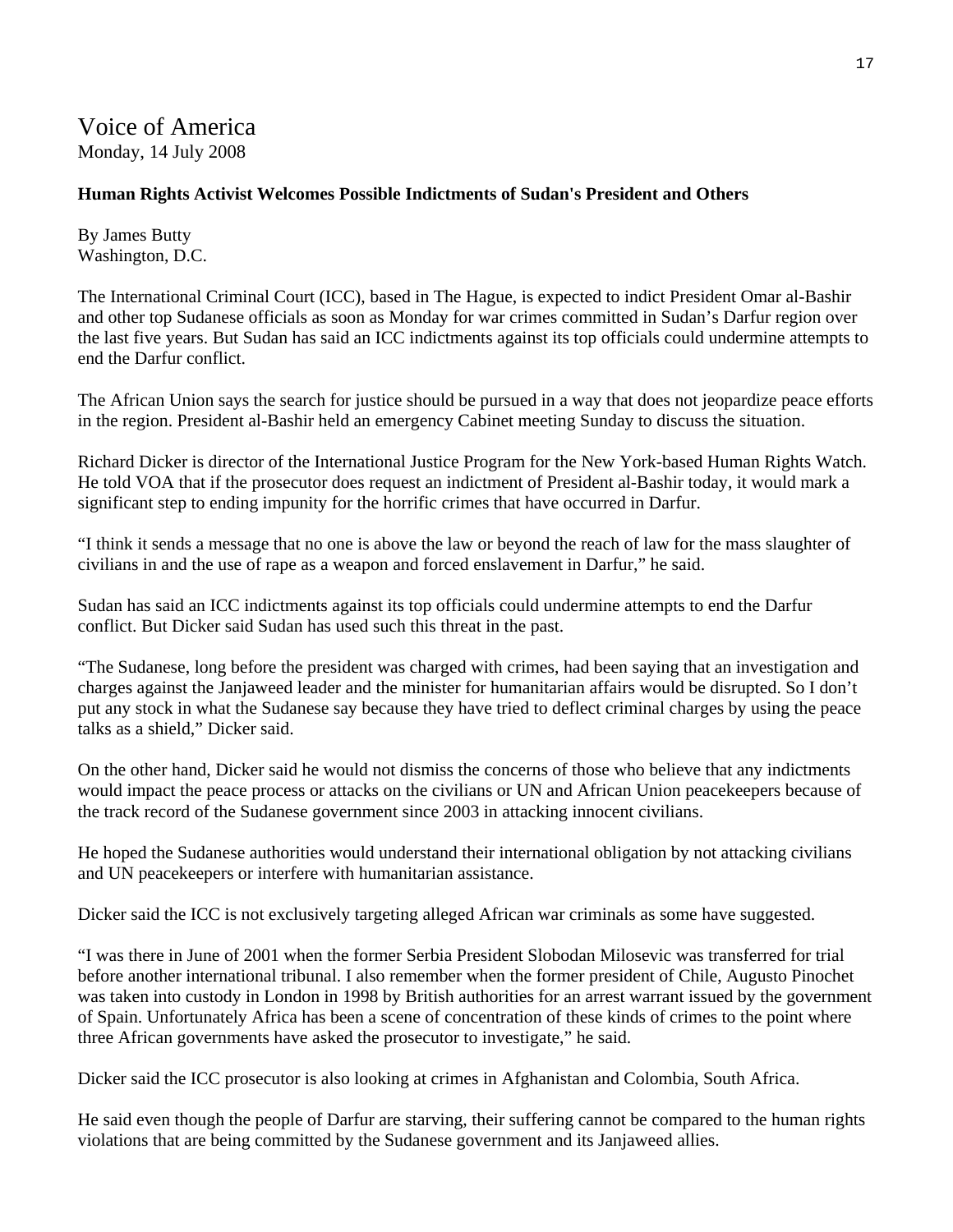# Daily Nation (Kenya)

Sunday, 13 July 2008

# **Truth Commission: Healing or bruising the nation?**

#### Story by DAVID MUGONYI

Kenya faces a crucial test to find the truth and reconcile compatriots torn apart following the postelection violence. But even before that gets underway, fault lines are evident between the two main parties in last year's General Election.



The suspicious fight over claims of corruption in the cabinet between PNU and ODM leaders has injured the grand coalition and respective party supporters.

This compounded with a flawed law on the Truth, Justice and Reconciliation Commission, scholars, human rights officers and lawyers led by Prof Makau Mutua argue is likely to undermine the commission's efforts to find the truth and reconcile communities.

**Participants at a public hearing session by the Independent Review Commission in Nakuru.**  Photo/FILE

Interviews with experts on human rights issues reveal the timing of such a commission was not right, considering the political climate in the country.

Additionally, the emotive issue of amnesty for suspected perpetrators of the violence and also the divided partners in the coalition government, is likely to negatively impact the commission. Already, the government's effort to resettle victims of the violence has been dogged by problems of the country's fractious ethnic arrangement.

And renewed animosity between supporters of ODM and PNU at the ongoing hearings by the Independent Review Commission on post election violence led by retired South African judge Justice Johann Kriegler appears to be a precursor to what the truth commission could face, says Ms Betty Murungi, a human rights activist.

## **Lack of implementation**

Although most Truth and Reconciliation Commission's works have been praised, experiences from Sierra Leone, South Africa, Ghana, Democratic Republic of Congo and Liberia show that they have not been as successful as popularly thought.

The main problems in these countries, and which are likely to affect Kenya's process, include lack of implementation of the recommendations especially reparations to victims, which leaves the notion that they are tools to whitewash and clear perpetrators.

According to Law Society of Kenya chairman Okong'o Omogeni, Prof Mutua and Ms Murungi, Kenya is likely to falter and repeat these mistakes. The argument is that its proposed law on the truth commission is inadequate.

Their views are also shared by Central Imenti MP Gitobu Imanyara, former LSK chairman Ahmednassir Abdullahi and former chairman of the Parliamentary committee on the Administration of Justice and Legal Affairs Paul Muite.

Outgoing Kenya National Commission on Human Rights chairman Maina Kiai and his successor Florence Jaoko also hold the same views.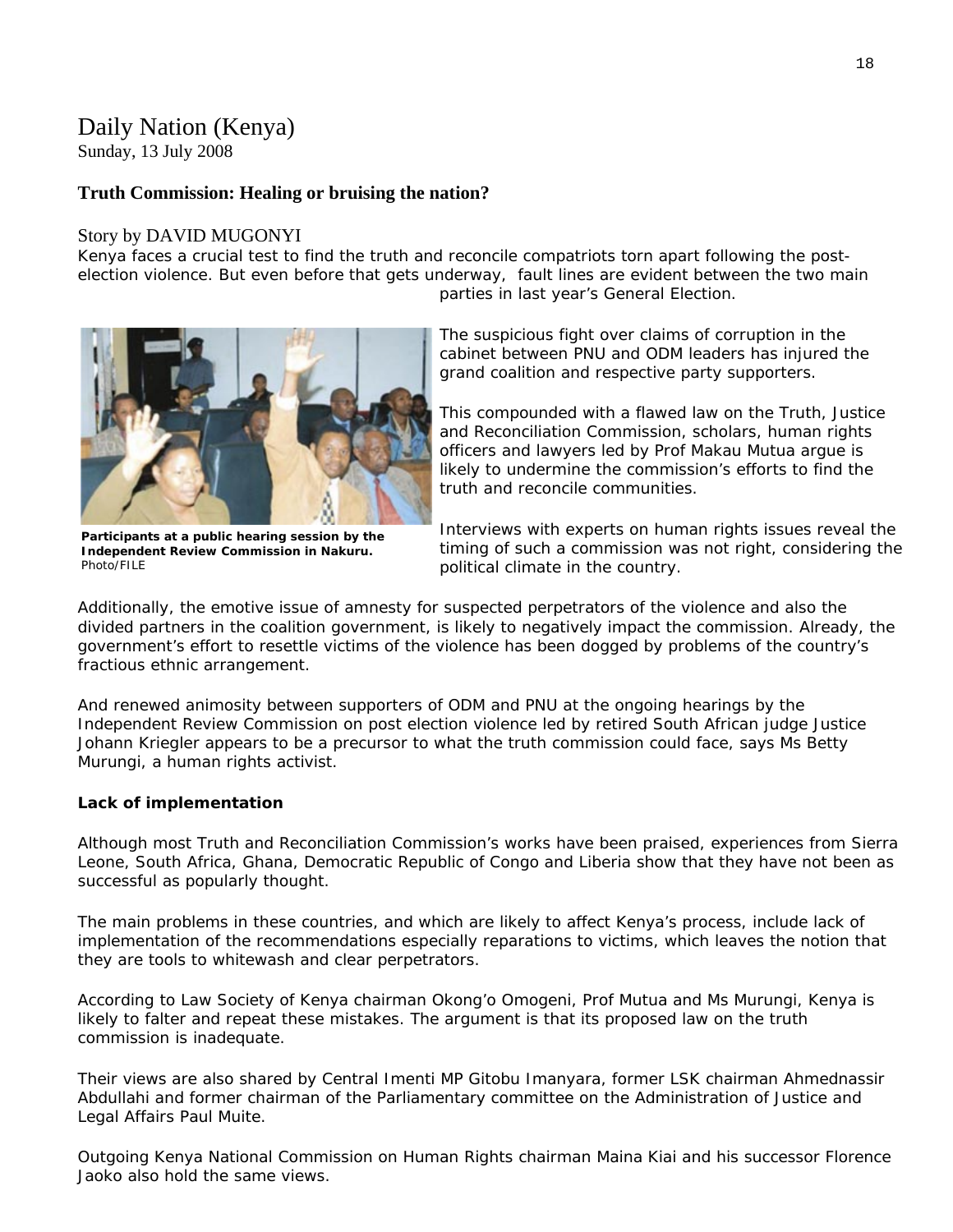They argue that if the truth commission law is not amended, the country would be accepting a stagemanaged process designed to sanitise criminals. Ms Murungi says: "The truth commissions should be victim centred. The victims should not only be compensated but supported as well."

Dr Kiai, Mr Omogeni and Mr Muite argue that the thrust of the truth commission law as currently drawn tends to lean on the issue of amnesty of the perpetrators ignoring the rights of victims.

According to Mr Muite: "The design of our law and motivation is amnesty while rights and compensation of victims is being given scant attention."

#### **Seven pages**

He points out that the Bill devotes seven pages to the issue of amnesty and a single page to the issues of reparation and rehabilitation. Prof Mutua says the focus on post-election violence will preoccupy the commission with emotive issues clouding other major crimes.

South Africa's truth commission is deemed to have failed because it did not fully compensate victims as proposed while in Sierra Leone, although a victim's fund was set up for survivors, women were not compensated.

In Rwanda, (although it was not called a truth commission) it failed because most victims felt perpetrators cheated their way out of jails to do community service. And in South Africa, perpetrators cleverly couched their statements to qualify for reparation and secure amnesty.

Kenya's record of failing to implement recommendations of commissions and task forces, to protect political interests, is likely to affect the work of not only the truth commission but also other bodies set up to investigate post-election violence.

Ms Murungi, Prof Mutua, Dr Kiai, Mr Imanyara and Mr Muite say several reports of commissions that were formed to investigate various crimes in the country are lying unimplemented.

They gave examples of the Akiwumi and Kiliku commissions which investigated land clashes in 1992 and 1997, the Goldenberg Commission of Inquiry and the recent Ndung'u commission on land grabbing.

Above all, failure by the government to form a truth commission as proposed by Prof Mutua's task force in 2003 when the climate was conducive points to lack of political will. The grand coalition government agreed to form a truth commission in line with recommendations by the Kofi Annan-led mediation team.

Mr Omogeni, Mr Muite, Mr Abdullahi and Dr Kiai say only a clear commitment by the government beforehand to implement recommendations and follow-up could salvage hope in the commission.

Similar views have been expressed by Mr George Wachira, a senior researcher and policy advisor who is the immediate former executive director of NPI-Africa, and researcher Prisca Kamungi.

Mr Wachira and Ms Kamungi propose that the truth commission Act should make provisions for an independent follow-up mechanism with a clear mandate to spearhead the implementation of the truth commission's recommendations.

#### **Similar views**

Mr Wachira and Ms Kamungi warn: "Kenya has to weigh carefully what the primary purpose of the truth commission is to be. Past truth commissions have been expected to deliver on 'justice' - variously assumed to mean compensation for victims, prosecution of perpetrators, resettlement, land reallocation, psychological counselling, physical rehabilitation and return of stolen wealth."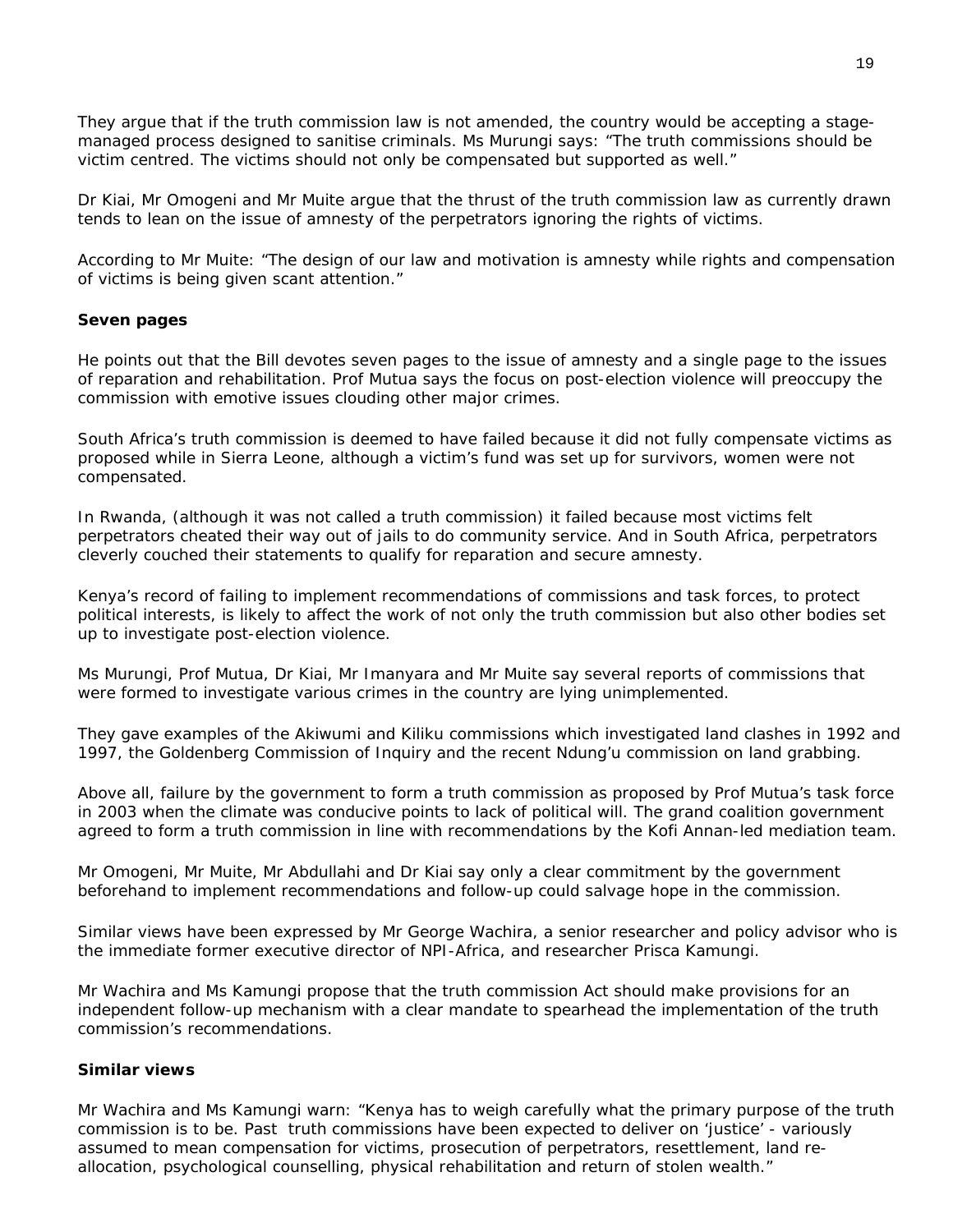The two say that evidence from post- truth commission countries in Africa, and from Kenya, shows expectations of material compensation as the greatest motivation for people's participation.

However, reparation programmes in each of the post-truth commission countries have proceeded with minimum success due to inadequate resources or waning political will after the truth commission.

"In South Africa, the compensation amounts paid are only a fraction of what the truth commission recommended. Due to this failure, the phrase 'a waste of time' has been used repeatedly to appraise the impact of the truth commission in Ghana, Liberia and Sierra Leone, and in South Africa many say that, in retrospect, the truth commission was a hoax, a tool to hoodwink the nation into allowing the beneficiaries of apartheid to keep what they had without organised resistance," they add.

LSK also shares similar views that the truth commission is unlikely to add value to the quest for truth and justice, unless it has the power to enforce the implementation of recommendations of its findings and those of earlier bodies.

And this is why Human Rights Watch Africa director, Georgette Gagnon says the independence of the commission is severely compromised in the current draft because it gives the minister for Justice and Constitutional Affairs the power to scrutinise and approve the commission's expenses, allowances, and budget thereby giving the government control over its activities.

 Ms Gagnon and Mr Omogeni argue that failure to give the commission immunity from being sued for its actions as a court could obstruct its work.

The amnesty provisions as proposed, HRW and LSK state, are inconsistent with Kenya's obligations under international law, which rejects impunity for serious crimes such as genocide, war crimes, crimes against humanity and torture.

"If the proposed Truth, Justice and Reconciliation Commission is to achieve its ambitious goals and not simply become another whitewash, the loopholes in its mandate must be closed by parliament," Gagnon adds.

Another pitfall that has affected operations of the truth commissions in other countries is turning the commissions into forums for victims to recount their ordeals and letting the perpetrators and their sponsors, mainly people of high social standing, off the hook.

In Liberia for instance, the failure by the President to testify for atrocities committed against the people left a sour taste in the victims' mouths, creating the impression that the truth commission was a forum for "small people".

Although the Kenyan truth commission law is borrowed largely from the South African experience, Ms Murungi who participated in a similar commission in Sierra Leone says it cannot work in the country.

She argues that the Kenyan case is quite different from the South African one where the truth commission was formed because the country was undergoing a transition from Apartheid to democracy.

"We have to examine our fault lines. Questions of ethnicity, inequality, poverty, youth unemployment and gender are very different from the South African case," Prof Mutua says.

According to Ms Murungi, unless the issue of inequality and unemployment is addressed comprehensively, Kenya was on the precipice of Sierra Leone where jobless youths only needed \$500 (about Sh32, 500) to take up arms.

The experts argue that the issue of amnesty for perpetrators of the post-election violence could stall the reconciliation process.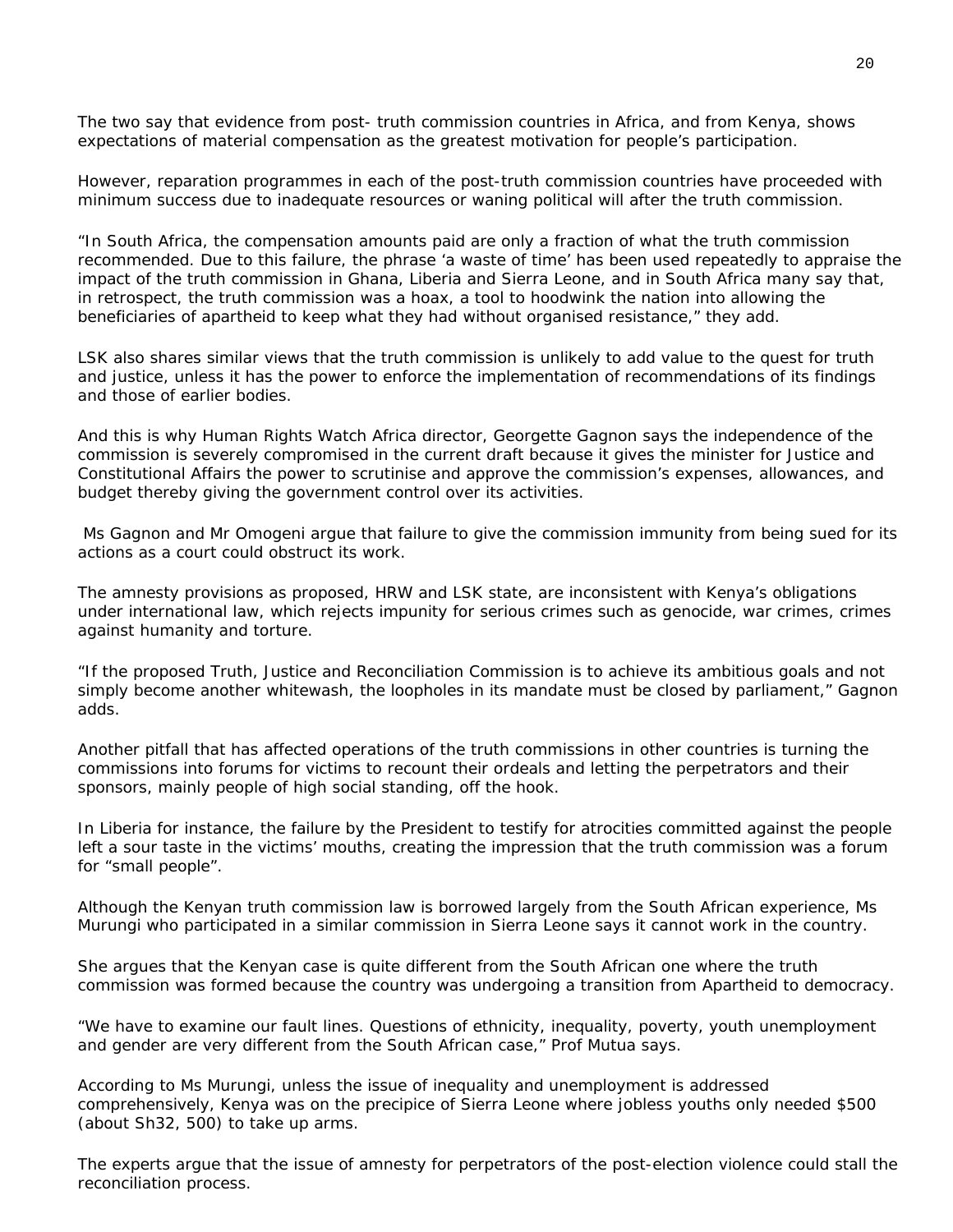# The National (Abu Dhabi) Sunday, 13 July 2008

## **New breed replaces old-school dogs of war**

Sebastien Berger, Foreign Correspondent

Simon Mann (right), a British mercenary, in court in Equatorial Guinea. He was sentenced to 34 years for his role in a failed coup. Ceiba News Magazine via Reuters

PRETORIA // Simon Mann, the Old Etonian and former SAS soldier turned mercenary who began a 34 year sentence last week in the heat and humidity of Malabo for trying to overthrow Equatorial Guinea's oil-rich but despotic ruler, epitomises the old image of mercenaries in Africa.

Guns for hire, they moved from conflict to conflict, most notably in the secessionist struggles of Biafra in Nigeria and Katanga in Congo, with the occasional coup attempt thrown in – the Frenchman Bob Denard mounted four in the Comoros islands, while Colonel "Mad Mike" Hoare tried and failed in the Seychelles in 1981.

Africa has never been short of demand and supply for mercenary services. The continent has huge natural resources, plus the ready availability of weapons and fighting men from a succession of wars in its postindependence era. And the prospects of wealth and power have enticed many.

Nowadays, though, the industry has been transformed by the conflicts in Iraq and Afghanistan, and by western governments' need to slim down their militaries and privatise support functions in the face of budget pressures. The US government has 180,000 contractors working in Iraq, most of them working in logistics, with the defence department having almost 10,000 armed private security contractors in Iraq and Afghanistan combined.

In the 1990s, by contrast, the South African firm Executive Outcomes was instrumental in ending the decades-long civil war in Angola and in breaking the brutal, diamond-funded Revolutionary United Front (RUF) in Sierra Leone, which made a speciality of chopping off civilians' arms. After the company left under the terms of a peace deal, the RUF rose again, and Sandline, a British firm led by Lt-Col Tim Spicer, played a key role in its second defeat.

Such offensive war-fighting capabilities are no longer what private security companies (PSCs) boast of – few are happy with the perhaps more accurate term "private military companies" (PMCs), and all deny they are mercenaries – instead focusing on their defensive, protective abilities.

Lt-Col Spicer himself is an example of the change: since Sierra Leone, he has founded a new company, Aegis Defence Services, which provides security services to the United Nations, the US government and the private sector, particularly in Afghanistan and Iraq, and including counter-terrorism services.

There is even a trade group for private security companies, an industry worth billions of dollars worldwide: the Washington-based International Peace Operators Association. According to its most recent annual survey, 70 per cent of its members operate in Iraq and 65 per cent in Afghanistan. But Africa remains a key market, with 43 per cent active in Sudan, 35 per cent in the Democratic Republic of Congo, and 30 per cent in Nigeria.